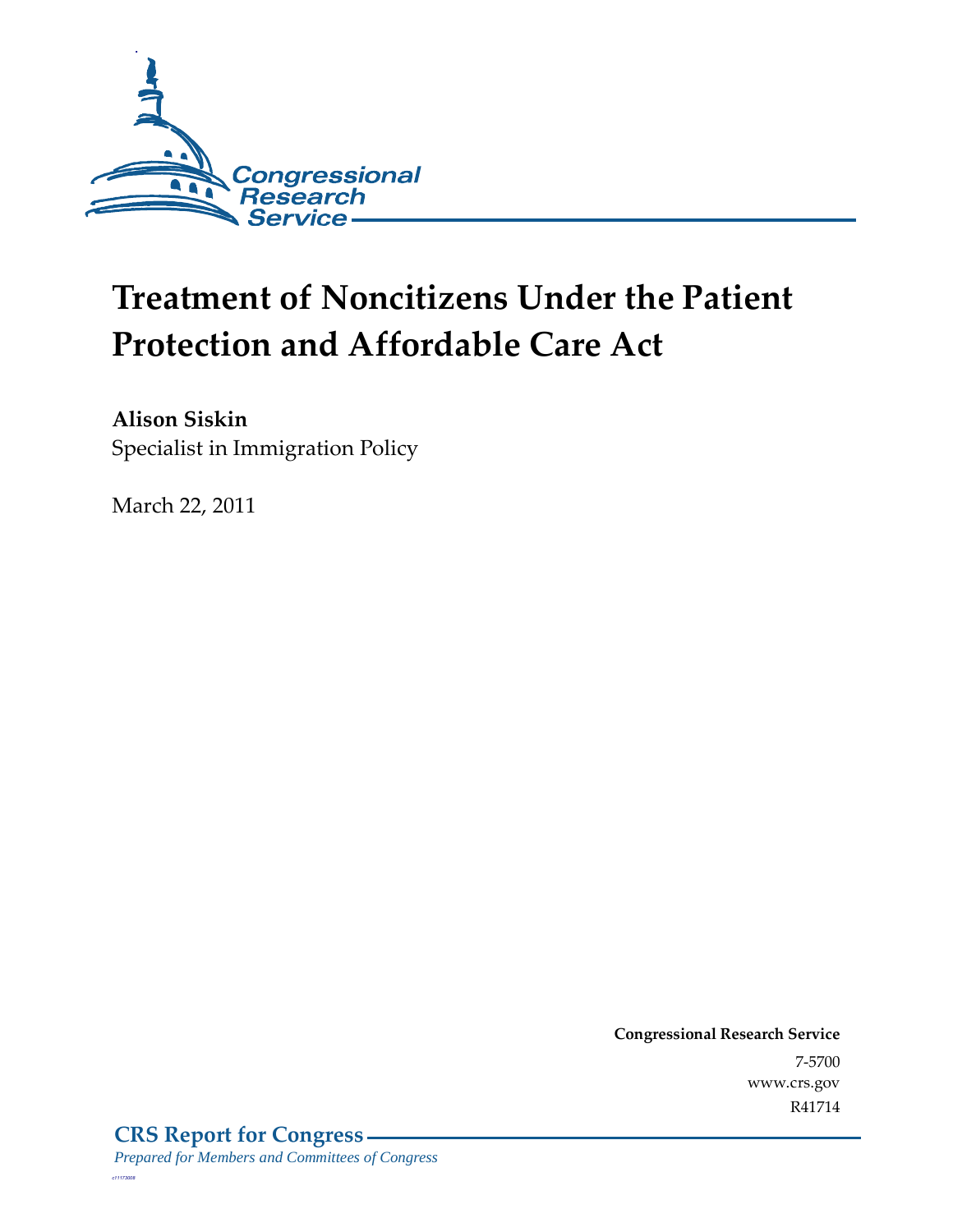## **Summary**

.

The  $111<sup>th</sup>$  Congress enacted the Patient Protection and Affordable Care Act (P.L. 111-148, PPACA), and amended it a week later by passing the Health Care and Education Reconciliation Act of 2010 (P.L. 111-152). (PPACA refers to P.L. 111-148 as amended by P.L. 111-152.) On January 19, 2011, the House passed H.R. 2, which would repeal PPACA. It is possible that the  $112<sup>th</sup>$  Congress will examine other legislation to amend parts of PPACA. One issue that may arise during any debate to amend provisions in PPACA is the eligibility of aliens (noncitizens) for some of the key provisions of the act.

Aliens who are "lawfully present in the United States" are subject to the heath insurance mandate and are eligible, if otherwise qualified, to participate in the high-risk pools and the exchanges, and they are eligible for premium credits and cost-sharing subsidies. PPACA *expressly* exempts unauthorized (illegal) aliens from the mandate to have health coverage and bars them from a health insurance exchange. Unauthorized aliens are not eligible for the federal premium credits or cost-sharing subsidies. Unauthorized aliens are also barred from participating in the temporary high-risk pools.

To enforce the alien eligibility requirements under PPACA, the act requires the Secretary of Health and Human Services to establish a program to determine whether an individual who is to be covered in the individual market by a qualified health plan offered through an exchange, or who is claiming a premium tax credit or reduced cost-sharing, is a citizen or national of the United States or an alien lawfully present in the United States.

Some have raised concerns that PPACA created an inequality between U.S. citizens and some noncitizens with incomes at or below 133% of the federal poverty level (FPL) with respect to eligibility to participate in an exchange and receive premium credits or cost-sharing subsidies. In general, all U.S. citizens and Medicaid-eligible noncitizens with incomes at or below 133% of FPL will be eligible for Medicaid, while similarly situated Medicaid-ineligible lawfully present noncitizens will be eligible to participate in an exchange and possibly to receive the credits or subsidies.

This report will be updated if warranted by legislative events.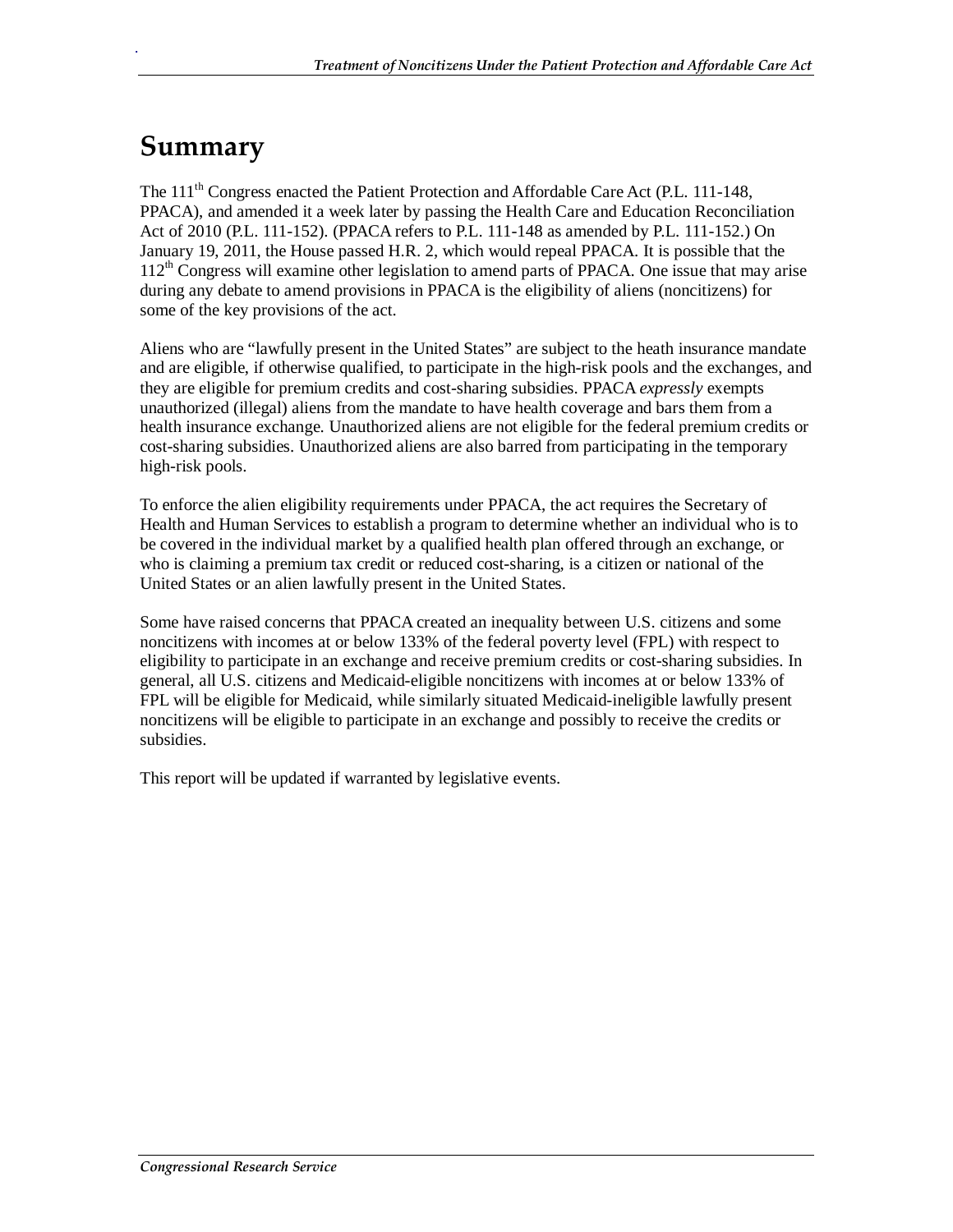## **Contents**

.

| Treatment of Noncitizens in the Patient Protection and Affordable Care Act (PPACA)3      |  |
|------------------------------------------------------------------------------------------|--|
|                                                                                          |  |
|                                                                                          |  |
|                                                                                          |  |
|                                                                                          |  |
|                                                                                          |  |
|                                                                                          |  |
|                                                                                          |  |
|                                                                                          |  |
| Possible Effects of PPACA on Health Insurance Coverage for the Noncitizen Population  11 |  |
|                                                                                          |  |
|                                                                                          |  |
|                                                                                          |  |

## **Figures**

|--|--|

## **Tables**

| Table 2. Percent of Federal Poverty Level (FPL) by Citizenship Status, 2009  14 |  |
|---------------------------------------------------------------------------------|--|
|                                                                                 |  |

#### **Contacts**

|--|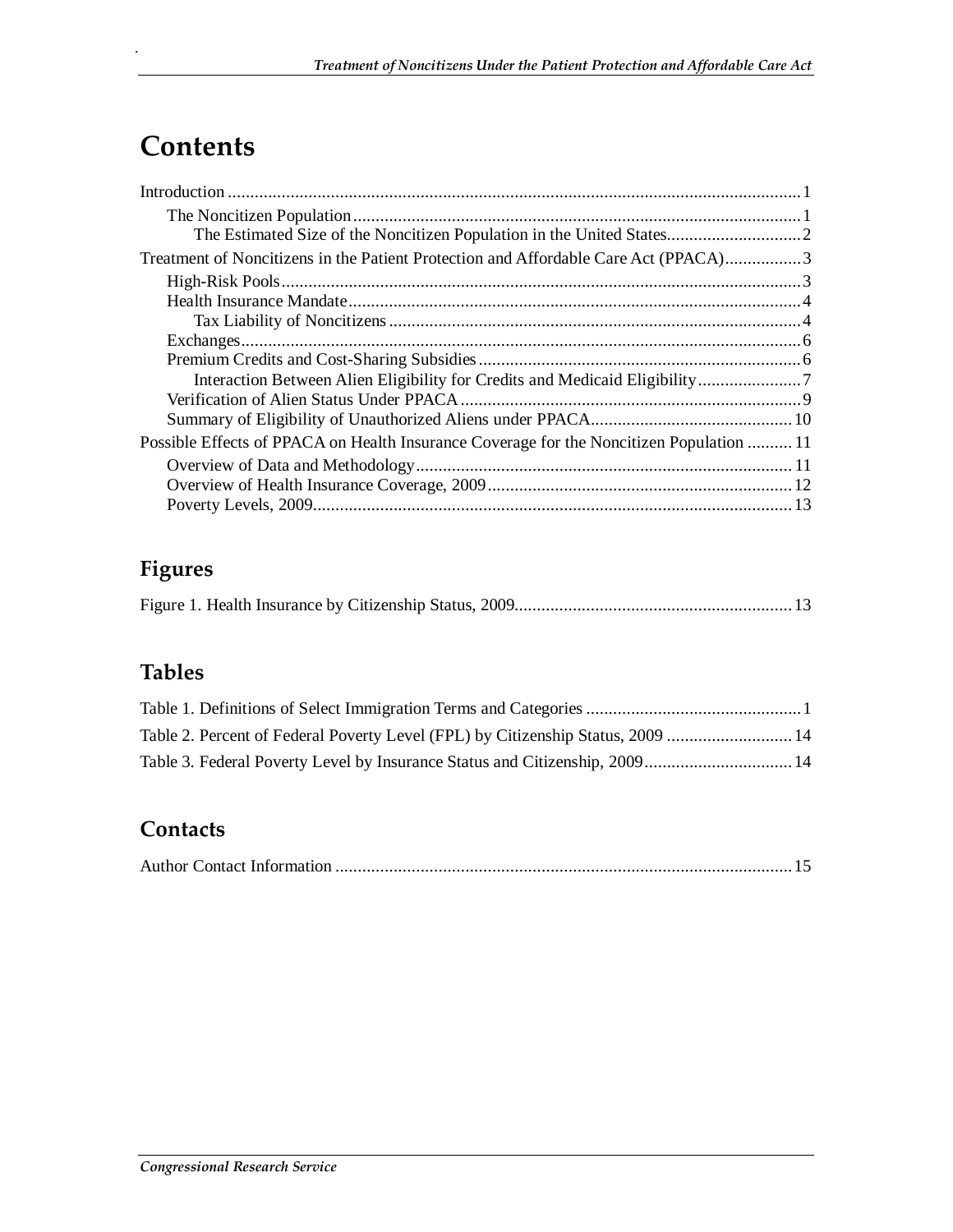## **Introduction**

.

The 111<sup>th</sup> Congress enacted the Patient Protection and Affordable Care Act (P.L. 111-148, PPACA) and the Health Care and Education Reconciliation Act of 2010 (P.L. 111-152).<sup>1</sup> On January 19, 2011, the House passed H.R. 2, which would repeal PPACA. Nonetheless, it is possible that the  $112^{th}$  Congress will examine other legislation to amend parts of PPACA.<sup>2</sup> During any debate to amend PPACA, one issue that may arise is the eligibility of aliens (noncitizens) for some of the key provisions of the act.

This report discusses alien eligibility for the provisions in PPACA that have restrictions based on immigration status: participation in high-risk pools, the requirement to maintain health insurance, the ability to purchase insurance through an exchange, and eligibility for premium credits and cost-sharing subsidies.<sup>3</sup> The report concludes with an analysis of data from the Current Population Survey (CPS) that illuminate some of the possible effects of PPACA on the health insurance coverage of the noncitizen population.

### **The Noncitizen Population**

**Table 1** presents the definitions of some of the terms related to the noncitizen population and several of the different immigration statuses. In addition, because alien eligibility under PPACA is governed by the term "aliens who are lawfully present," the table outlines which aliens are considered to be lawfully present.

| Term       | <b>Definition</b>                                                                                                                                                                                                                             | <b>Lawfully Present?</b> |
|------------|-----------------------------------------------------------------------------------------------------------------------------------------------------------------------------------------------------------------------------------------------|--------------------------|
| Noncitizen | Anyone who is not a citizen or national of the<br>United States; this is synonymous with alien. The<br>noncitizen may be in the United States<br>temporarily or permanently, and either lawfully<br>present or present without authorization. | N.A.                     |
| Alien      | Anyone who is not a citizen or national of the<br>United States; this is synonymous with<br>noncitizen.                                                                                                                                       | N.A.                     |

#### **Table 1. Definitions of Select Immigration Terms and Categories**

 1 PPACA was signed into law on March 23, 2010. On March 30, 2010, PPACA was amended by P.L. 111-152, the Health Care and Education Reconciliation Act of 2010. In this report, PPACA refers to P.L. 111-148 as amended by P.L. 111-152.

<sup>&</sup>lt;sup>2</sup> Examples of other bills to amend or repeal PPACA introduced in the  $112<sup>th</sup>$  Congress include but are not limited to H.R. 118, H.R. 127, H.R. 215, S. 16, S. 82, and S. 196.

<sup>3</sup> For more information on these provisions in PPACA, see CRS Report R41331, *Individual Mandate and Related Information Requirements under PPACA*, by David Newman and Hinda Chaikind; CRS Report R40942, *Private Health Insurance Provisions in the Patient Protection and Affordable Care Act (PPACA)*, by Hinda Chaikind, Bernadette Fernandez, and Mark Newsom; and CRS Report R41137, *Health Insurance Premium Credits in the Patient Protection and Affordable Care Act (PPACA)*, by Bernadette Fernandez and Thomas Gabe.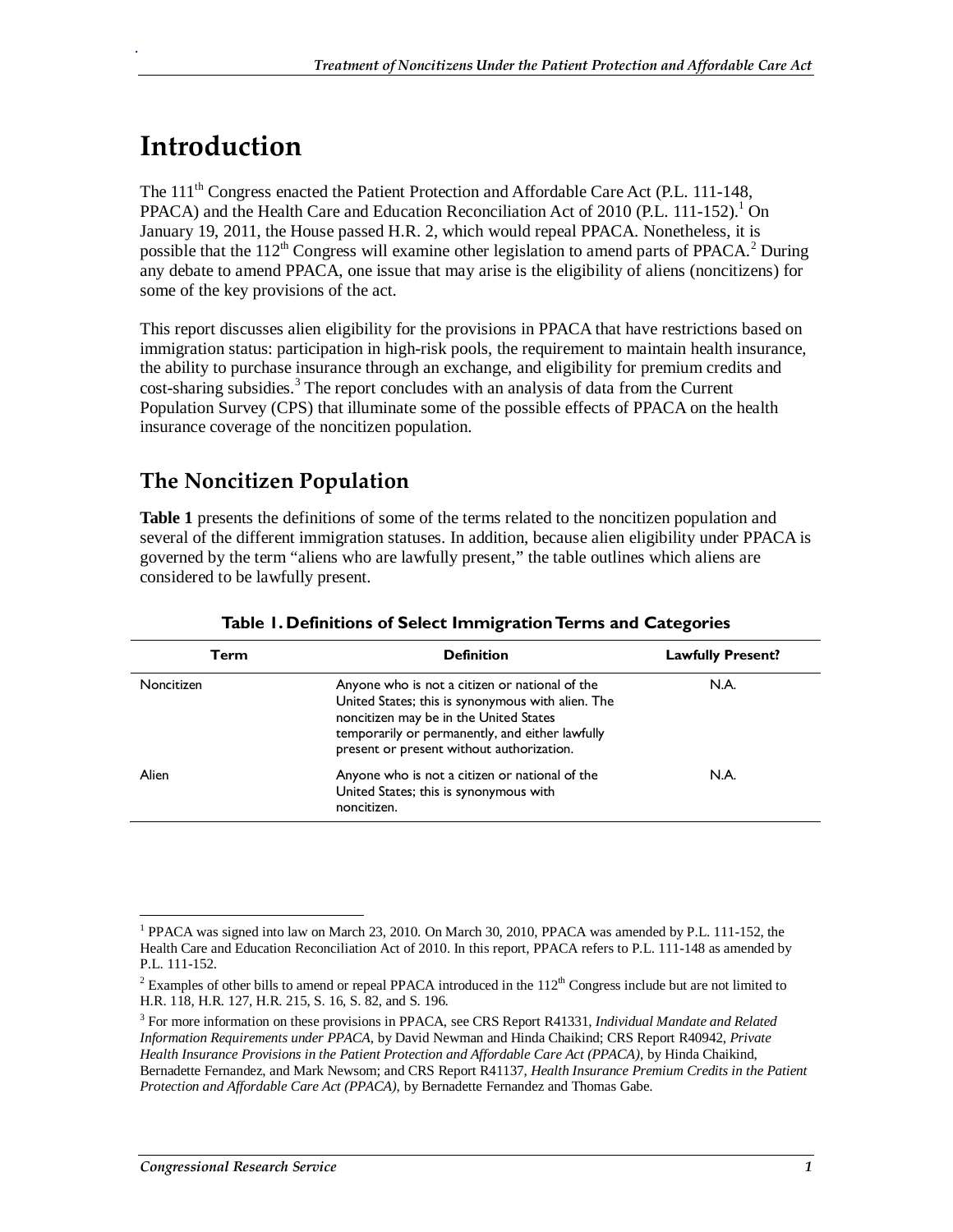| <b>Term</b>                                                                                                                                                                                                                                                         | <b>Definition</b>                                                                                                                                                                                                                                                                                                         | <b>Lawfully Present?</b> |  |
|---------------------------------------------------------------------------------------------------------------------------------------------------------------------------------------------------------------------------------------------------------------------|---------------------------------------------------------------------------------------------------------------------------------------------------------------------------------------------------------------------------------------------------------------------------------------------------------------------------|--------------------------|--|
|                                                                                                                                                                                                                                                                     | <b>Subsets of the Noncitizen/Alien Population</b>                                                                                                                                                                                                                                                                         |                          |  |
| Immigrant                                                                                                                                                                                                                                                           | A noncitizen who is legally admitted to the<br>United States, as defined in the Immigration and<br>Nationality Act (INA), and comes to live<br>permanently in the United States.                                                                                                                                          | Yes                      |  |
| Legal Permanent Resident<br>(LPR)                                                                                                                                                                                                                                   | A noncitizen who is legally admitted to the<br>United States, as defined in the INA, and comes<br>to live permanently in the United States. In the<br>INA, it is synonymous with the term immigrant.                                                                                                                      | Yes                      |  |
| Asylees/Refugees                                                                                                                                                                                                                                                    | A noncitizen who is legally admitted to the<br>United States based on fears of persecution due<br>to one of five characteristics-race, religion,<br>nationality, membership in a particular social<br>group, or political opinion-in his native country.<br>It is expected that asylees and refugees will<br>become LPRs. | Yes                      |  |
| Nonimmigrants (includes<br>temporary workers, visitors<br>for business or pleasure,<br>exchange visitors,<br>representatives of foreign<br>governments and press, victims<br>of crime, trafficking victims,<br>fiancées of U.S. citizens, and<br>foreign investors) | A noncitizen who is present in the United States<br>for a temporary period of time and a specific<br>purpose.                                                                                                                                                                                                             | Yes                      |  |
| Unauthorized (illegal) alien                                                                                                                                                                                                                                        | A noncitizen who lacks legal authorization to be<br>present in the United States. Unauthorized aliens<br>may have entered the United States between<br>ports of entry, entered with false documents, or<br>overstayed or violated the terms of their visas.                                                               | No                       |  |

**Source:** Congressional Research Service (CRS) analysis of the Immigration and Nationality Act (8 U.S.C. § 1101 *et. seq*.)

#### **The Estimated Size of the Noncitizen Population in the United States**

Using the March 2010 Current Population Survey (CPS), the Congressional Research Service (CRS) estimated that as of March 2010 there were approximately 37.6 million foreign-born persons in the United States, approximately 12% of the U.S. population.<sup>4</sup> The foreign-born population was comprised of approximately 16 million naturalized U.S. citizens<sup>5</sup> and 21.6 million noncitizens.<sup>6</sup>

<u>.</u>

<sup>&</sup>lt;sup>4</sup> A foreign-born person is anyone in the United States who was born in another country and did not automatically acquire U.S. citizenship at birth. The entire U.S. population was estimated to be 304.3 million people in March 2010 (CRS analysis of the CPS). For more information on the foreign-born population, see CRS Report R41592, *The U.S. Foreign-Born Population: Trends and Selected Characteristics*, by William A. Kandel.

<sup>&</sup>lt;sup>5</sup> Under U.S. immigration law, all legal permanent residents are potential citizens and may become so through a process known as *naturalization*.

<sup>&</sup>lt;sup>6</sup> Since the CPS does not ask citizenship status, CRS does not use the CPS to estimate the different noncitizen populations (e.g., legal permanent residents, temporary workers, unauthorized aliens).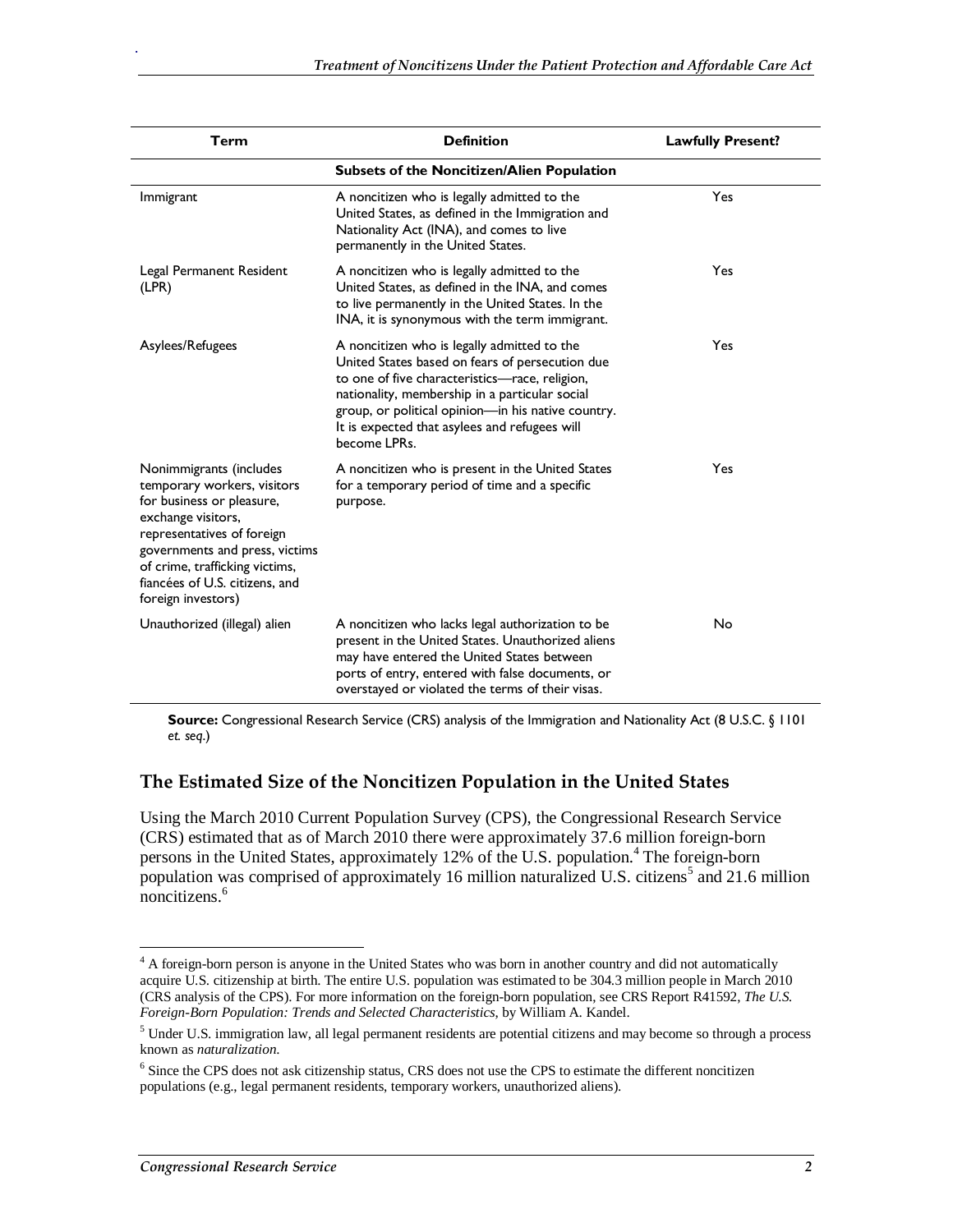The literature often cites estimates published by the Pew Hispanic Center. Researchers at the Pew Hispanic Center used the same data but adjusted the survey weights to account for perceived noncitizen undercounts in the survey.<sup>7</sup> They also assigned a specific immigration status (e.g., legal permanent resident, unauthorized alien) to each foreign-born survey respondent and used a methodology to estimate the illegally present population.<sup>8</sup> The Pew Hispanic Center estimated that in March 2010 there were approximately 40.2 million foreign-born persons in the United States, and of the foreign-born population, approximately 14.9 million (37%) were naturalized U.S. citizens, 12.4 million (31%) were legal permanent residents (LPRs), 1.7 million (4%) were temporarily in the United States (i.e., nonimmigrants), and 11.2 million (28%) were estimated to be unauthorized (illegal) aliens.<sup>9</sup>

## **Treatment of Noncitizens in the Patient Protection and Affordable Care Act (PPACA)**

The following section discusses alien eligibility for the following provisions under PPACA: highrisk pools, the heath insurance mandate, the exchanges, and premium credits and cost-sharing subsidies. In general, aliens are separated into two groups for eligibility purposes under PPACA: aliens who are "lawfully present in the United States" are eligible for the provisions discussed below while aliens who are not "lawfully present in the United States" (i.e., unauthorized/illegal aliens) are ineligible.

### **High-Risk Pools**

.

PPACA (§ 1101) required the Secretary of the Department of Health and Human Services (Secretary) to establish a temporary high-risk pool program to provide health insurance coverage for eligible individuals during the period beginning on the date the program was established and ending on January 1, 2014, the date when the exchanges will be operational. This program began offering coverage on August 1, 2010.<sup>10</sup> Individuals are eligible for the high-risk pool if they have

The 1 act of the undercount of noncitizens comes from noncitizens reporting that they are naturalized U.S. citizens.

<sup>8</sup> Jeffrey S. Passel and D'Vera Cohn, *Unauthorized Immigrant Population: National and State Trends, 2010*, Pew Hispanic Center, Washington, DC, February 1, 2011, p. 25, http://pewhispanic.org/files/reports/133.pdf.

<sup>&</sup>lt;sup>9</sup> Other studies for different time periods have produced slightly different estimates. For example, the Center for Immigration Studies, using the monthly public use files of the CPS, estimated that in the first quarter of 2009 (January/February/March), the unauthorized alien population was approximately 10.8 million. The Pew Hispanic Center estimated the number of unauthorized aliens for March 2009 at approximately 11.1 million. In addition, using the American Communities Survey, the DHS Office of Immigration Statistics estimated that in January 2010 there were 10.8 million unauthorized aliens in the United States. Steven A. Camarota and Karen Jensenius, *A Shifting Tide: Recent Trends in the Illegal Immigrant Population*, Center for Immigration Studies, Washington, DC, July 2009, http://cis.org/IllegalImmigration-ShiftingTide. Jeffrey S. Passel and D'Vera Cohn, *U.S. Unauthorized Immigration Flows Are Down Sharply Since Mid Decade*, Pew Hispanic Center, Washington, DC, September 1, 2010, http://pewhispanic.org/files/reports/126.pdf. Michael Hoefer, Nancy Rytina, and Bryan C. Baker, *Estimates of the Unauthorized Immigrant Population Residing in the United States: January 2010*, Department of Homeland Security (DHS), Office of Immigration Statistics, Washington, DC, February 2011, http://www.dhs.gov/xlibrary/assets/statistics/ publications/ois\_ill\_pe\_2010.pdf. For a discussion of the differences in the methodologies of the estimates, see CRS Report RL33874, *Unauthorized Aliens Residing in the United States: Estimates Since 1986*, by Ruth Ellen Wasem.

<sup>&</sup>lt;sup>10</sup> U.S. Department of Health and Human Services (HHS), The Office of Consumer Information and Insurance Oversight, *Initiatives and Programs: Pre-Existing Condition Insurance Plan*, http://www.hhs.gov/ociio/initiative/ index.html.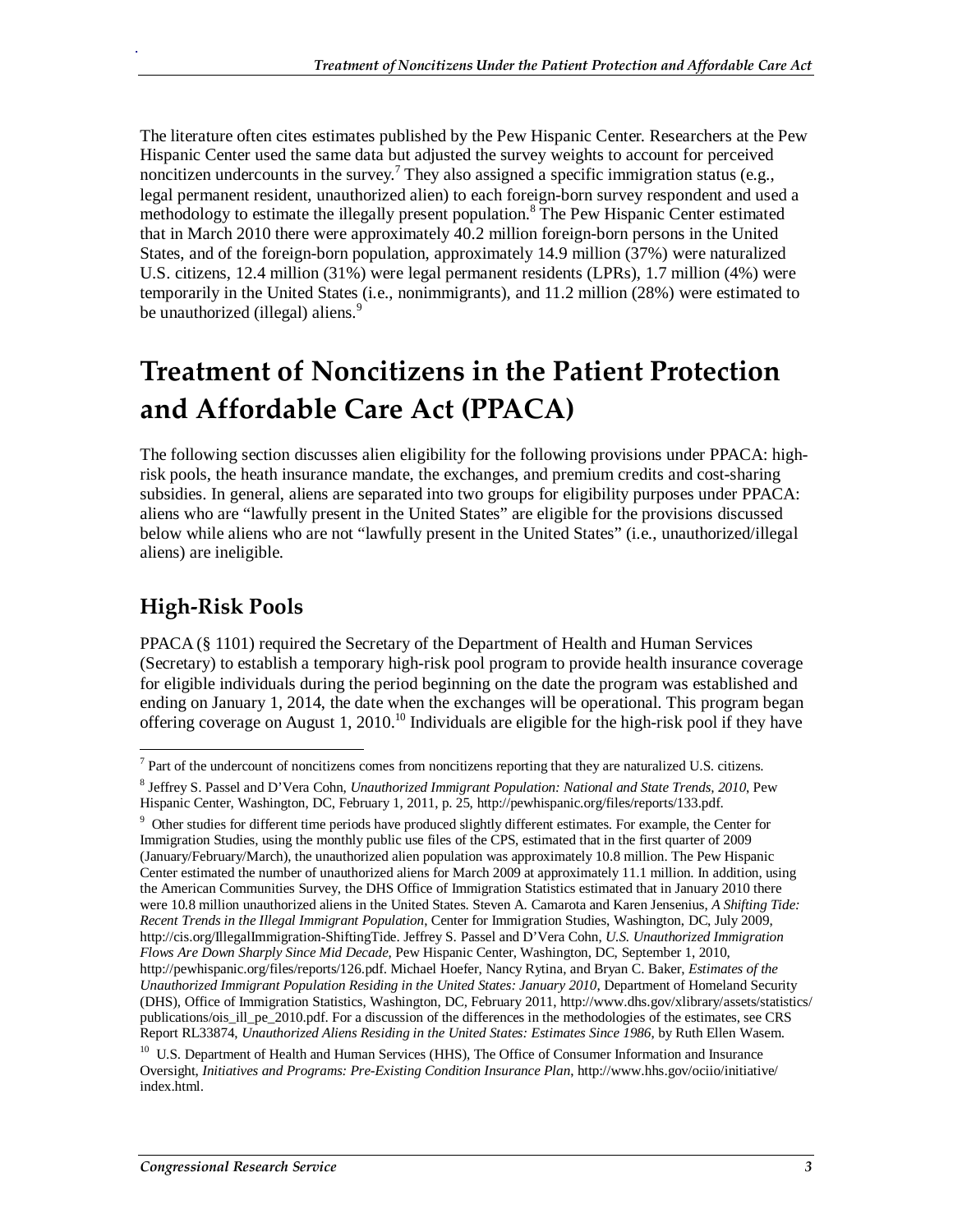not been covered under creditable coverage during the six-month period prior to application for coverage in the high-risk pool and have a pre-existing condition as determined following guidance issued by the Secretary.<sup>11</sup> To participate in the temporary high-risk pool program, a person must be a citizen or national of the United States or be lawfully present in the United States.<sup>12</sup> Thus, unauthorized aliens are ineligible for participation in the high-risk pool program because they are not lawfully present in the United States.

#### **Health Insurance Mandate**

.

PPACA includes an individual mandate as of 2014 to maintain health insurance and has tax penalties for noncompliance. In other words, individuals—with some exceptions—who do not maintain acceptable health insurance coverage for themselves and their dependents would be required to pay a penalty.<sup>13</sup> All aliens who are lawfully present are covered by the requirement to maintain health insurance.<sup>14</sup> Unauthorized (illegal) aliens are expressly exempted from this mandate. In addition, the act specifies that a person is only considered lawfully present if the person is, and is reasonably expected to be for the entire period of enrollment, a U.S. citizen or national or an alien who is lawfully present in the United States.

Until the exchanges are operational, it is unknown what the shortest period of enrollment will be and whether certain nonimmigrants who are in the United States for limited periods of time, in many cases under six months, would be covered by the mandate (e.g., tourists (B-visas), cultural exchange (J-visas), performers and athletes (O- and P-visas)).<sup>15</sup> In addition, no penalty will be imposed on those without coverage for less than three months (with only one period of three months allowed in a year),<sup>16</sup> so for aliens in the United States for less than three months (e.g., most tourists)<sup>17</sup> there would be no consequences to not having health insurance.

#### **Tax Liability of Noncitizens18**

Because the penalties for noncompliance with the individual mandate are tax-based, the following section discusses the rules for taxation of noncitizens. In particular, understanding these rules might be important because there has been debate about the extent to which the Internal Revenue

<sup>-</sup>11 The primary source for guidance on PPACA is CRS Report R40942, *Private Health Insurance Provisions in the Patient Protection and Affordable Care Act (PPACA)*, by Hinda Chaikind, Bernadette Fernandez, and Mark Newsom.<br><sup>12</sup> PPACA § 1101(d)(1).

<sup>13</sup> For more information on the health insurance mandate, see CRS Report R41331, *Individual Mandate and Related Information Requirements under PPACA*, by David Newman and Hinda Chaikind.

<sup>&</sup>lt;sup>14</sup> PPACA § 1501.

<sup>&</sup>lt;sup>15</sup> Some make a distinction between resident and non-resident nonimmigrants. For an example of this distinction, see Bryan C. Baker, *Estimates of the Resident Nonimmigrant Population in the United States: 2008*, Department of Homeland Security, Office of Immigration Statistics, Washington, DC, June 2010, http://www.dhs.gov/xlibrary/assets/ statistics/publications/ois\_ni\_pe\_2008.pdf.

<sup>16</sup> PPACA § 1501.

<sup>&</sup>lt;sup>17</sup> This includes B-visa holders and those coming to the United States under the Visa Waiver Program, which allows citizens of 37 countries to come to the United States for tourism or short-term business purposes for up to 90 days; CRS Report RL32221, *Visa Waiver Program*, by Alison Siskin.

<sup>18</sup> This section is based on CRS Report RS21732, *Federal Taxation of Aliens Working in the United States and Selected Legislation*, by Erika K. Lunder.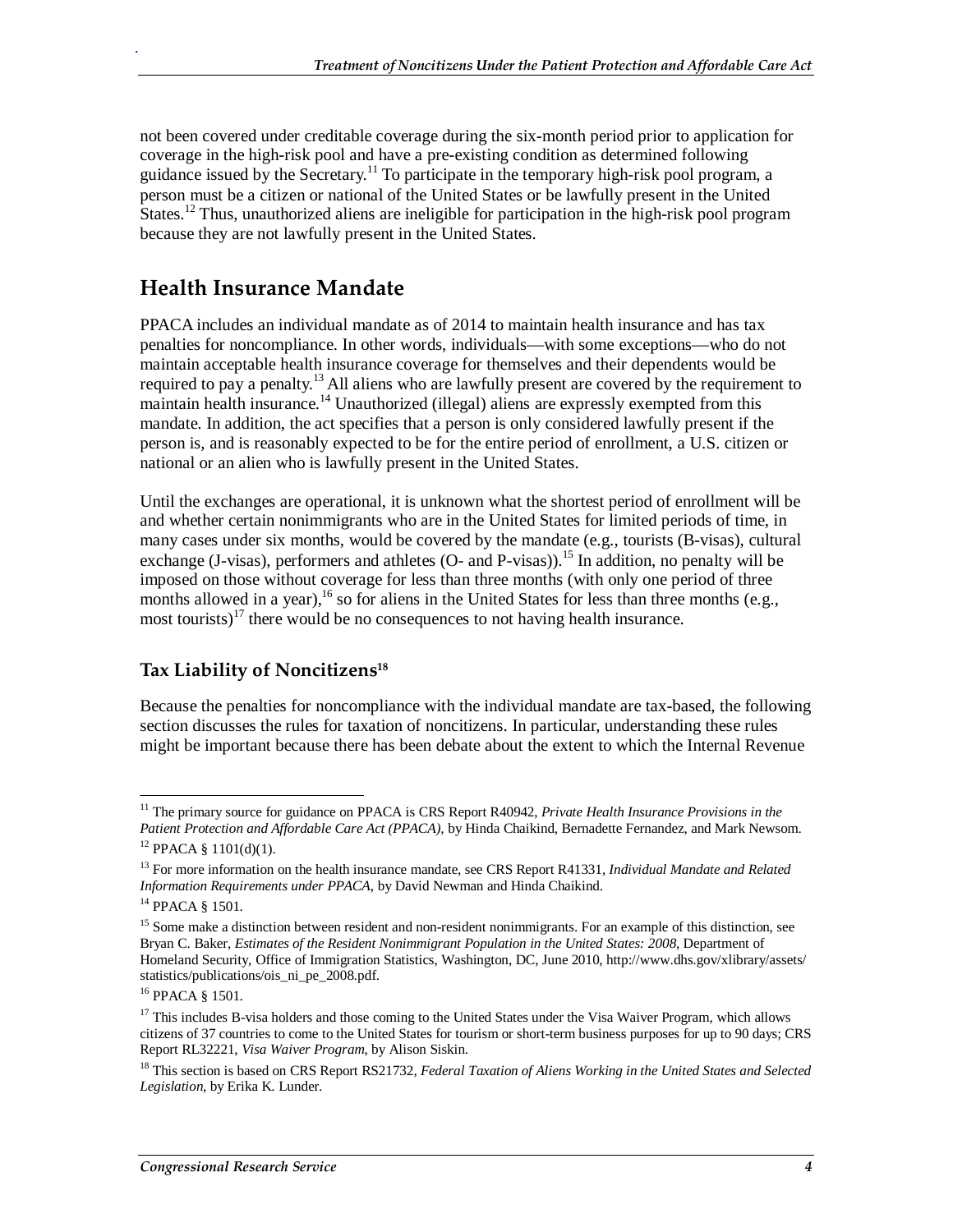Service, in light of the limits PPACA places on enforcement, <sup>19</sup> will be able to collect penalties from individuals who do not have other tax liability.<sup>20</sup> To the extent that this might be a concern, it would seem to arise regardless of the individual's citizenship status.<sup>21</sup>

All foreign nationals working in the United States are subject to U.S. tax laws. For federal tax purposes, foreign nationals working in the United States are classified as resident or nonresident aliens.<sup>22</sup> These terms are in the Internal Revenue Code (I.R.C.) but do not exist in the Immigration and Nationality Act (INA).<sup>23</sup> As a result, the specific immigration statuses under the INA do not align directly with the terms resident and nonresident alien.<sup> $24$ </sup>

In general, an individual is a nonresident alien unless he or she meets the qualifications under one of the following residency tests:

- Green card test: the individual is a lawful permanent resident of the United States at any time during the current year, or
- Substantial presence test: the individual is present in the United States for at least 31 days during the current year and at least 183 days during the current year and previous two years. For computing the 183 days, a formula is used that counts all the qualifying days in the current year, one-third of the qualifying days in the immediately preceding year, and one-sixth of the qualifying days in the second preceding year.<sup>25</sup>

While resident aliens are subject to the same tax treatment as U.S. citizens, nonresident aliens are subject to different treatment, such as generally being taxed only on income from U.S. sources. Nonetheless, their income that is "effectively connected" with a U.S. trade or business is generally taxed by the same rules and at the same rates as the income of U.S. citizens and resident aliens. There are several situations in which an individual may be classified as a nonresident alien even though he or she meets the substantial presence test. For example, an individual will generally be treated as a nonresident alien if he or she has a closer connection to a foreign country than to the United States, maintains a tax home in the foreign country, and is in the United States for fewer than 183 days during the year.<sup>26</sup> Another example is that an individual in the United

<sup>&</sup>lt;u>.</u> <sup>19</sup> I.R.C. § 5000A(g)(2).

<sup>20</sup> See, for example, Timothy Noah, *Maybe the Individual Mandate Is Enforceable, The IRS commissioner explains how he'll make you buy health insurance*, Slate, April 7, 2010, available at http://www.slate.com/id/2250098.

 $21$  There is debate over whether individuals (both U.S. citizens and aliens) who do not have any tax liability have to file tax returns. For example, if an alien is not working in the United States, he or she may be subject to the health insurance mandate but may not be obligated to file a tax return.

 $22$  It is possible for an individual to be a resident alien and a nonresident alien during the same year. For an explanation of the rules on determining residency starting and ending dates and dual-status filing, see *IRS Publication 519: U.S. Tax Guide for Aliens*, which is available at http://www.irs.gov. 23 8 U.S.C. § 1101 *et seq*.

 $24$  For example, based on time in the United States and treaty obligations, some foreign agricultural workers (H-2A visa holders) would be considered resident aliens while others would be considered nonresident aliens for tax purposes.

<sup>&</sup>lt;sup>25</sup> I.R.C. §§ 7701(b)(1)(A) and (b)(3). A nonresident alien may elect, under certain circumstances, to be treated as a resident alien if the substantial presence test is met in the year following the election; I.R.C. § 7701(b)(4). A dual-status or nonresident alien married to a U.S. citizen or resident may qualify to be treated as a resident alien for the entire year; I.R.C. §§ 6013(g) and (h).

 $^{26}$  I.R.C. § 7701(b)(3)(B).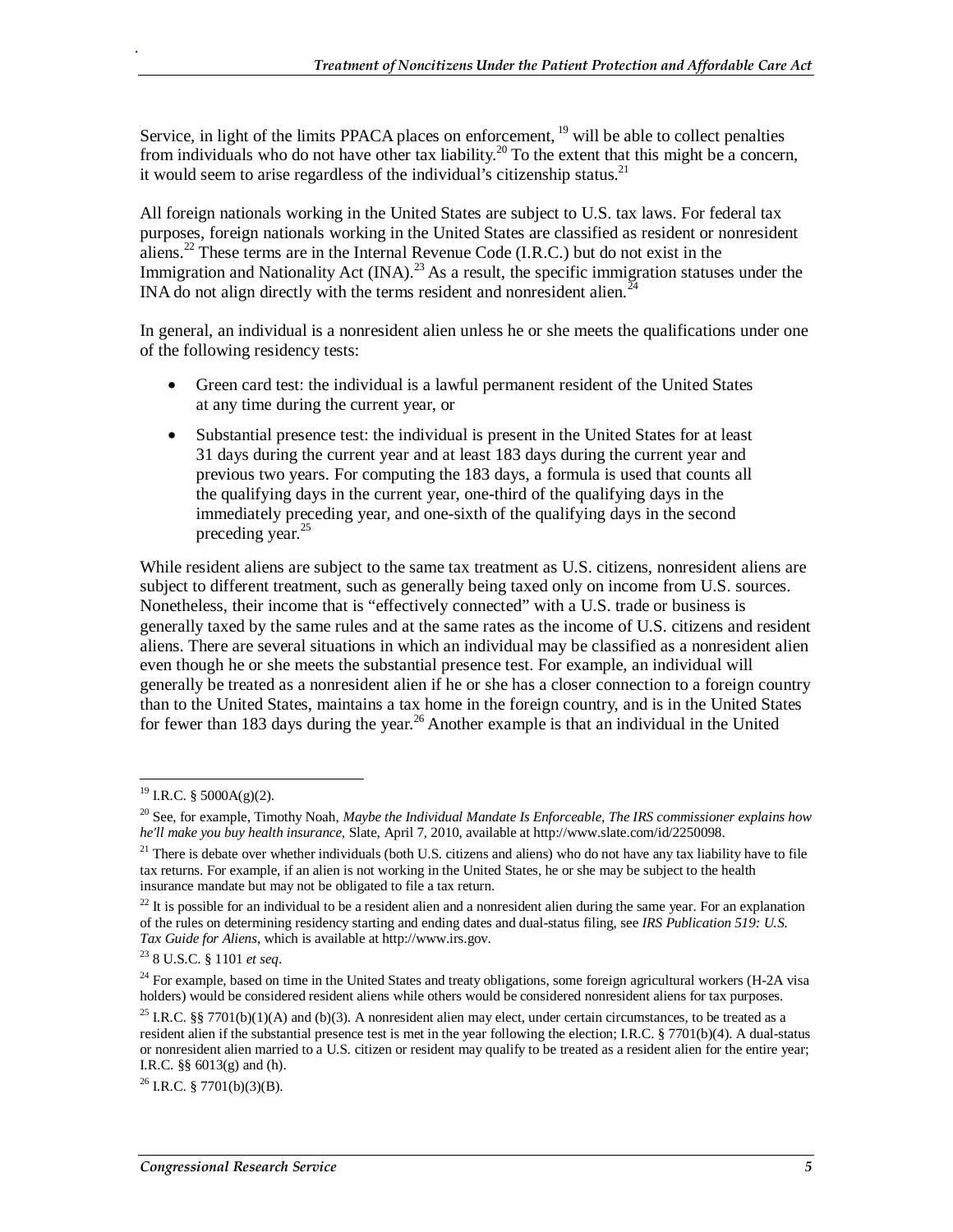States under an F-, J-, M-, or Q-visa<sup>27</sup> may be treated as a nonresident alien if he or she has substantially complied with visa requirements. $^{28}$  Other individuals who may be treated as nonresident aliens even if they would otherwise meet the substantial presence test include employees of foreign governments and international organizations, regular commuters from Canada or Mexico, aliens who are unable to the leave the United States because of a medical condition, foreign vessel crew members, and athletes participating in charitable sporting events.<sup>29</sup> Additionally, depending on where the individual is from, there may be an income tax treaty between that country and the United States with provisions for determining residency status.<sup>30</sup>

#### **Exchanges**

.

Under PPACA, "American Health Benefit Exchanges" will begin operation by 2014. An exchange cannot be an insurer, but it will provide eligible individuals and small businesses with access to insurers' plans in a comparable way. In addition, based on income certain individuals may qualify for a tax credit toward their premium costs and a subsidy for their cost-sharing; the credits and subsidies will be available only through an exchange beginning in  $2014$ <sup>31</sup>. The law allows all lawfully present noncitizens to purchase insurance through an exchange and bars unauthorized aliens from obtaining insurance through an exchange.<sup>3</sup>

## **Premium Credits and Cost-Sharing Subsidies**

Based on their income, certain individuals may qualify for a tax credit toward their premium costs and a subsidy for their cost-sharing; the credits and subsidies will be available only through an exchange beginning in 2014.<sup>33</sup> All lawfully present aliens who meet specified criteria are eligible for the premium tax credit and cost-sharing subsidies.<sup>34</sup> Unauthorized (illegal) aliens are ineligible for the tax credit and subsidies. In addition, the law provides specific rules for calculating the credits and subsidies for mixed-status families.<sup>3</sup>

-

 $27$  These individuals are temporarily admitted into the United States as students, teachers, trainees, and cultural exchange visitors.

<sup>&</sup>lt;sup>28</sup> I.R.C. § 7701(b)(5). There are limits on how long an individual may be exempt from the substantial presence test.

<sup>&</sup>lt;sup>29</sup> I.R.C. §§ 7701(b)(3)(D), (b)(5), and (b)(7).

 $30$  See, for example, Treas. Reg. § 301.7701(b)-7.

<sup>31</sup> CRS Report R40942, *Private Health Insurance Provisions in the Patient Protection and Affordable Care Act (PPACA)*, by Hinda Chaikind, Bernadette Fernandez, and Mark Newsom.<br><sup>32</sup> PPACA § 1312(f)(3).

<sup>33</sup> For more information on the premium credits and cost-sharing subsidies, see CRS Report R41137, *Health Insurance Premium Credits in the Patient Protection and Affordable Care Act (PPACA)*, by Bernadette Fernandez and Thomas Gabe.

 $34$  PPACA § 1401(a) and § 1402(f). Because the tax credits are refundable, aliens who do not have any tax liability will be eligible for these credits. Advance payment of the tax credits will go directly to the insurer  $(\frac{8}{3} 1412(a)(3))$ . Subsidies are paid to the insurance company and not directly to the enrollee.

<sup>&</sup>lt;sup>35</sup> See I.R.C. § 36B(f) created by PPACA § 1401(a) and § 1402(e)(1)(B). In this context, a mixed-status family is one where at least one member is an unauthorized alien and another family member is either lawfully present or a U.S. citizen.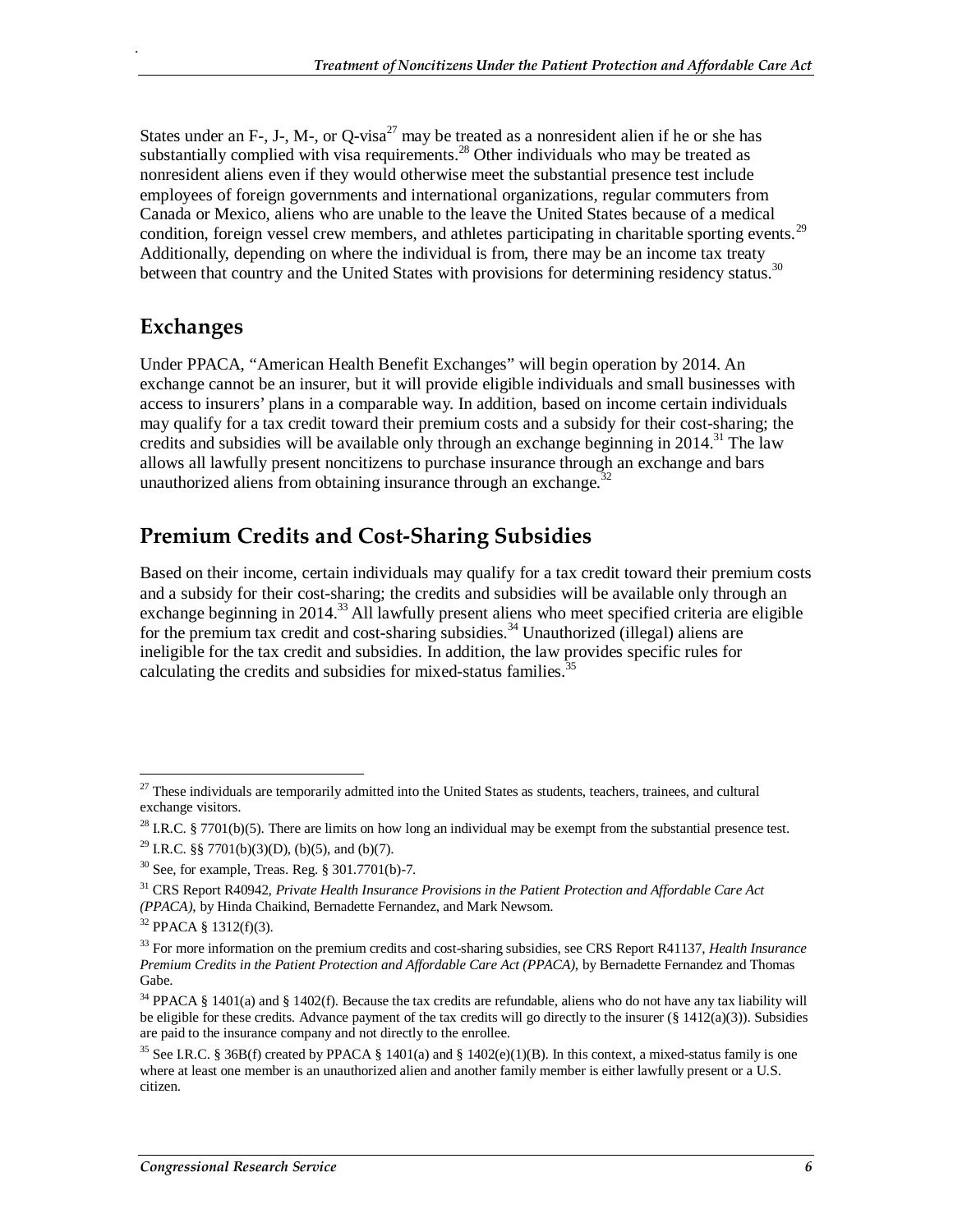#### **Interaction Between Alien Eligibility for Credits and Medicaid Eligibility**

Some have raised concerns that PPACA created an inequality between U.S. citizens and some noncitizens with incomes at or below 133% of the federal poverty level (FPL) with respect to eligibility to participate in an exchange and receive premium credits or cost-sharing subsidies.<sup>36</sup> In general, all U.S. citizens and Medicaid-eligible noncitizens with incomes at or below 133% of the FPL will be eligible for Medicaid, while similarly situated Medicaid-ineligible lawfully present noncitizens will be eligible to participate in an exchange and possibly to receive the credits or subsidies. The following section explores the reasons for these differences.

#### *Background: Noncitizen Eligibility for Medicaid*

Under the Personal Responsibility and Work Opportunity Reconciliation Act of 1996  $(PRWORA)$ ,<sup>37</sup> as amended, noncitizens' eligibility for Medicaid largely depends on their *immigration status*, whether they arrived in the United States (or were on a program's rolls) before *August 22, 1996*, 38 and how long they have lived and worked in the United States. Notably, to be eligible for Medicaid aliens must also meet the program's financial and categorical eligibility requirements.<sup>39</sup> Most legal permanent residents (LPRs) entering the United States after August 22, 1996, are barred from Medicaid for five years, after which time they are eligible at the state's option. However, states may also choose to use state and federal Medicaid funds to cover pregnant women and children who are "lawfully residing" in the United States.<sup>40</sup> In addition, states have the option to use state-only funds to provide medical coverage for other LPRs within five years of their arrival in the United States.<sup>41</sup>

Refugees and asylees<sup> $42$ </sup> are eligible for Medicaid for seven years after arrival. After the seven years, they may be eligible for Medicaid at the state's option. LPRs with a substantial (10-year) U.S. work history or a military connection are eligible for Medicaid without regard to the fiveyear bar. LPRs receiving Supplemental Security Income (SSI) on or after August 22, 1996, are

<sup>-</sup>36 For example see John Goodman, "How Do Illegal Immigrants Fare Under ObamaCare?" *National Center for Policy Analysis, John Goodman's Health Policy Blog*, August 10, 2010., http://healthblog.ncpa.org/how-do-illegalimmigrants-fare-under-obamacare/; and Senator Tom Coburn and Senator John Barrasso, *Bad Medicine: A Check-up on the New Federal Health Law*, Washington, DC, July 2010, p. 27, http://coburn.senate.gov/public/index.cfm?a= Files.Serve&File\_id=722faf8b-a5be-40fd-a52b-9a98826c1592.

 $37$  P.L. 104-193, also called the Welfare Reform Act.

<sup>&</sup>lt;sup>38</sup> The enactment date of PRWORA.

 $39$  Medicaid is a means-tested entitlement program operated by states within broad federal guidelines. To qualify, an individual must meet both categorical and financial eligibility requirements. Current categorical eligibility requirements relate to the age or other characteristics of an individual. People aged 65 and over, certain persons with disabilities, children and their parents, and pregnant women are among the categories of individuals who may currently qualify.

 $40$  This term has been defined broadly by the Centers for Medicare and Medicaid Services (CMS) and includes qualified aliens as defined in 8 U.S.C. § 1641 (i.e., those eligible for federal public benefits, such as LPRs, asylees, and refugees) and aliens in valid nonimmigrant statuses, provided they are residents of the state in which they are applying in order to qualify for Medicaid. For a full list of the immigration categories included in the definition of "lawfully residing in the United States," see Centers for Medicare and Medicaid Services: Center for Medicaid, CHIP and Survey & Certification, *Re: Medicaid and CHIP Coverage of "Lawfully Residing" Children and Pregnant Women*, Department of Health and Human Services, Letter to State Health Officials (SHO # 10-006, CHIPRA # 17), July 1, 2010.

<sup>41</sup> For a detailed discussion of noncitizen eligibility for Medicaid, see pp. 5-7 in CRS Report R40772, *Noncitizen Health Insurance Coverage and Use of Select Safety-Net Providers*, by Alison Siskin.

 $42$  Refugee and asylee statuses require a finding of persecution or a well-founded fear of persecution in situations of "special humanitarian concern" to the United States. Refugees are admitted from abroad.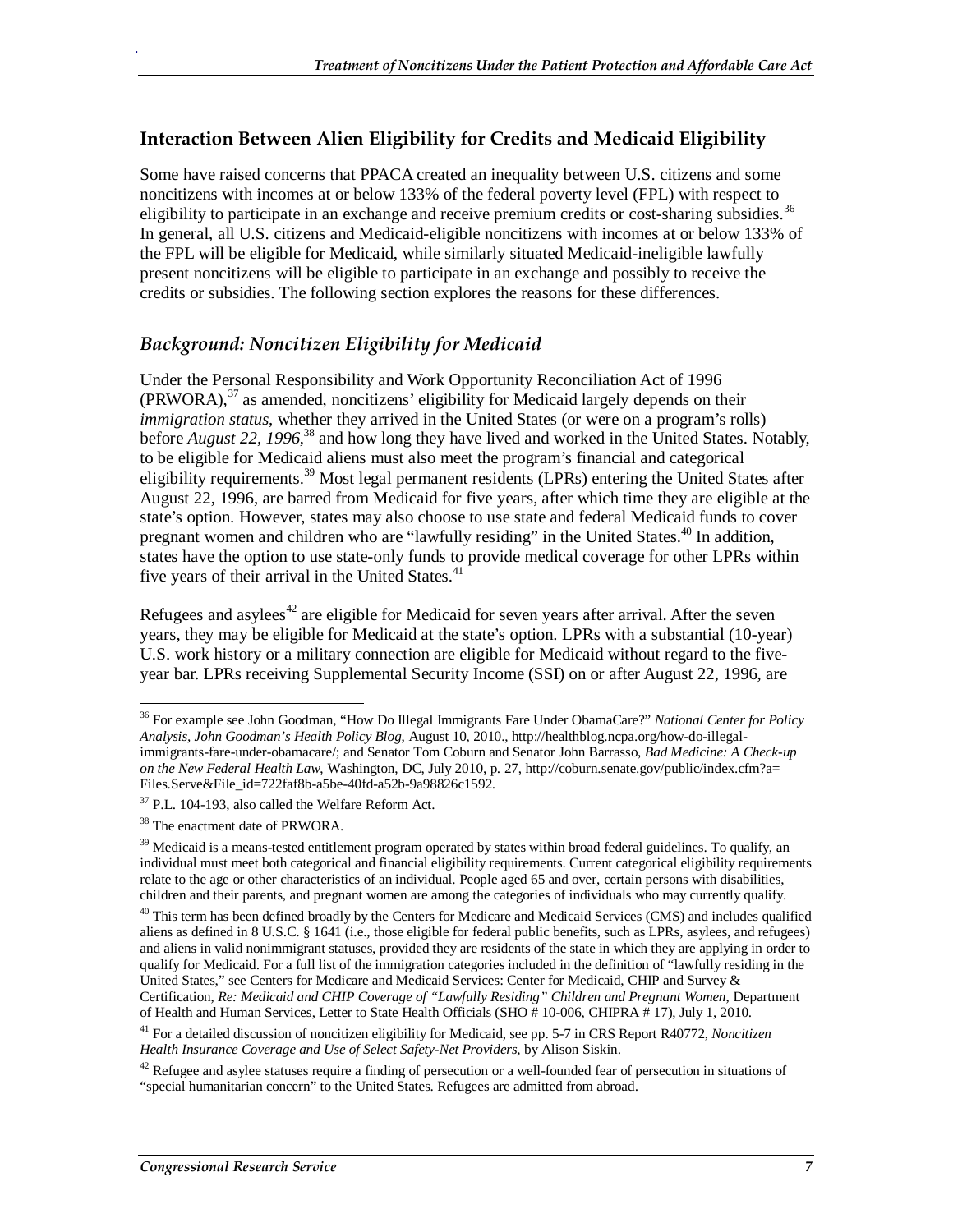eligible for Medicaid because Medicaid coverage is required for all SSI recipients. Nonimmigrants and unauthorized aliens are barred from Medicaid.<sup>43</sup> However, states may choose to cover these individuals using state-only funds.

#### *Persons with Incomes up to 133% of Poverty*

.

Beginning in 2014, or sooner at state option, PPACA requires states to expand Medicaid to certain individuals who are under age 65 with income up to 133% of the FPL. Thus, in 2014 all nonelderly U.S. *citizens* and certain noncitizens with income up to 133% FPL will be eligible for Medicaid.44 This reform not only expands eligibility to a group that is not currently eligible for Medicaid (low-income childless adults), but it also raises Medicaid's mandatory income eligibility level for certain existing groups to 133% of the FPL and is considered the most significant expansion of Medicaid eligibility in many years.<sup>45</sup> Nonetheless, PPACA did not amend the current immigration status-based restrictions (i.e., alien eligibility requirements) on receiving Medicaid (discussed above).

As discussed above, beginning January 1, 2014, qualifying individuals will receive advanceable, refundable tax credits toward the purchase of an exchange plan.<sup>46</sup> To be eligible for the premium credits, a taxpayer must have a household income that is above 100% of the FPL but does not exceed 400% of the FPL. In addition, lawfully present noncitizens who have household incomes that do not exceed 100% of the FPL and who are ineligible for Medicaid due to their alien status will be deemed to have income at 100% of the FPL and will be *eligible* for premium credits.<sup>47</sup> Notably, if a person who applies for premium credits in an exchange is determined to be eligible for Medicaid, the exchange will have that person enrolled in Medicaid.<sup>48</sup>

Under PPACA, lawfully present noncitizens (including some LPRs within five years of entry) who are ineligible for Medicaid due to their alien status are eligible to participate in an exchange and for premium credits.<sup>49</sup> Similarly situated U.S. citizens and lawfully present noncitizens who are eligible for Medicaid would be enrolled in Medicaid and would not be eligible to participate in an exchange, and, as a result, they would be ineligible for the premium credits.<sup>50</sup>

<sup>-</sup> $43$  Those with T-visas status (i.e., trafficking victims) are nonimmigrants but are Medicaid eligible.

<sup>&</sup>lt;sup>44</sup> One might say that, notwithstanding what the new statute says, eligibility will in fact be required up to 138% of the FPL because § 1004(e) of P.L. 111-152 also requires income equivalent to 5% of the FPL to be disregarded from household income. CRS Report R41126, *Private Health Insurance: Changes Made by H.R. 4872, the Health Care and Education Reconciliation Act of 2010*, by Hinda Chaikind et al.

<sup>45</sup> CRS Report R41210, *Medicaid and the State Children's Health Insurance Program (CHIP) Provisions in PPACA: Summary and Timeline*, coordinated by Julie Stone.

<sup>&</sup>lt;sup>46</sup> The advance payment will go directly to the insurer;  $\S$  1412(a)(3).

 $47$  Without this provision (§ 1401), noncitizens with household incomes that did not exceed 100% of the FPL and who were ineligible for Medicaid would have been ineligible to participate in an exchange and ineligible for the credits and subsidies.

 $48 \text{ }$  \$ 1311(d)(4)(F) and \$ 1413(a).

 $49$  Those who qualify for premium credits will also be eligible for assistance in paying any required cost-sharing for their health services. Thus, these noncitizens may also be eligible for cost-sharing subsidies.

 $50$  Technically, someone who is Medicaid eligible would be able to decline Medicaid coverage and participate in an exchange. However, they would not be eligible for premium credits or cost-sharing subsidies. Thus, it seems unlikely that a Medicaid-eligible person would choose to decline Medicaid coverage and pay for insurance through an exchange.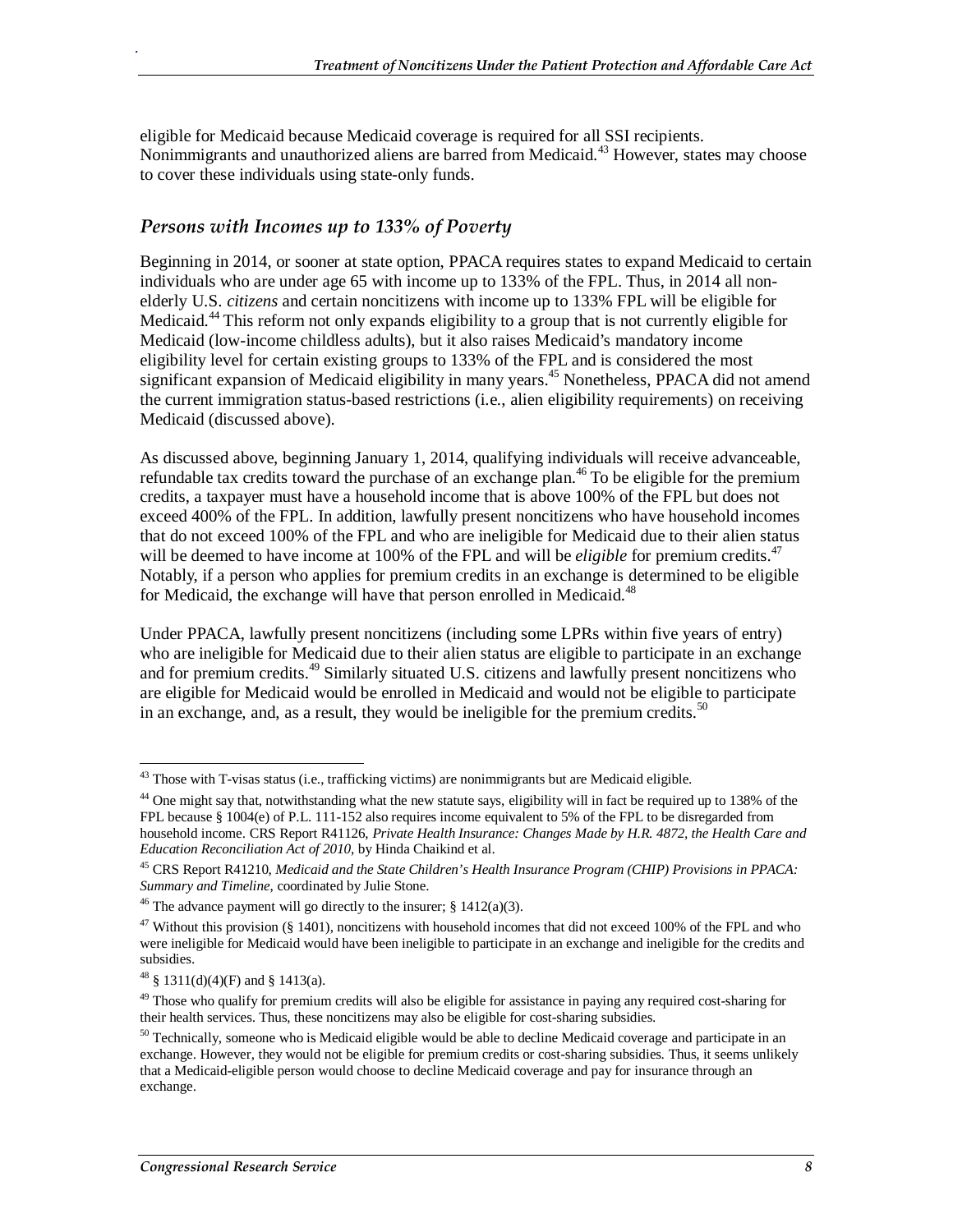### **Verification of Alien Status Under PPACA**

To enforce the alien eligibility requirements under the act, § 1411 of PPACA requires the Secretary of Health and Human Services (HHS) to establish a program to determine whether an individual who is to be covered through an exchange plan, or who is claiming a premium tax credit or reduced cost-sharing, is a citizen or national of the United States or an alien lawfully present in the United States. This requirement is similar to and compatible with the Department of Homeland Security (DHS) Systematic Alien Verification for Entitlements (SAVE) system established by § 1137(d) of the Social Security Act.<sup>51</sup> The SAVE system is also the basis for the E-Verify electronic employment eligibility verification system,  $52$  as discussed below.

The verification system created under PPACA will use three pieces of personal data to verify citizenship and immigration status. The Social Security Administration (SSA) will verify the name, social security number, and date of birth of the individual. For those attesting to be U.S. citizens, the attestation will be considered substantiated if it is consistent with SSA data. For individuals who do not claim to be U.S. citizens but attest to be lawfully present in the United States, the attestation will be considered substantiated if it is consistent with DHS data.<sup>53</sup> PPACA requires such verification of all individuals seeking exchange coverage regardless of whether they would be federally subsidized or would pay premiums entirely on their own.

Some argue that because the proposed verification system does not include a biometric identifier,  $54$  it could lead to identity theft; however, requiring applicants to provide documents with biometric identifiers could lead to the inappropriate denial of credits and subsidies to eligible persons. The system only verifies that the name, SSN, and date of birth match the SSA's records and that immigration documents match DHS records; as a result, a person (e.g., a U.S. citizen, an unauthorized alien) who is using the documents of an eligible person would not necessarily be denied access to an exchange or premium and cost-sharing subsidies.<sup>55</sup> Nonetheless, while all lawfully present noncitizens have documents with biometric identifiers,<sup>56</sup> U.S. citizens do not necessarily have such documents,  $57$  and, as a result, requiring such biometric identifiers may

-

<sup>&</sup>lt;sup>51</sup> The DHS Systematic Alien Verification for Entitlements (SAVE) system provides federal, state, and local government agencies access to data on immigration status that are necessary to determine noncitizen eligibility for public benefits. DHS does not determine benefit eligibility; rather, SAVE enables the specific program administrators to ensure that only those noncitizens and naturalized citizens who meet their program's eligibility rules actually receive public benefits. The SAVE system does not require a Social Security number (SSN). The key to SAVE is the immigration document number (e.g., number from the individual's permanent resident card, employment authorization document, or I-94 document) and the person's name, date of birth, and nationality. For more on the SAVE System, see CRS Report R40889, *Noncitizen Eligibility and Verification Issues in the Health Care Reform Legislation*, by Ruth Ellen Wasem.

<sup>52</sup> For a discussion of E-Verify, see CRS Report R40446, *Electronic Employment Eligibility Verification*, by Andorra Bruno.

<sup>53</sup> CRS Report R40889, *Noncitizen Eligibility and Verification Issues in the Health Care Reform Legislation*, by Ruth Ellen Wasem.

<sup>&</sup>lt;sup>54</sup> Examples of biometric identifiers include digitized photographs, finger prints, and iris scans. The biometric identifier included in U.S. passports is a digitized photograph.

<sup>55</sup> For a full discussion of issues related to verification, see CRS Report R40889, *Noncitizen Eligibility and Verification Issues in the Health Care Reform Legislation*, by Ruth Ellen Wasem; and CRS Report RL33973, *Unauthorized Employment in the United States: Issues, Options, and Legislation*, by Andorra Bruno.

<sup>56</sup> For a full discussion of these documents, see CRS Report R40889, *Noncitizen Eligibility and Verification Issues in the Health Care Reform Legislation*, by Ruth Ellen Wasem.

 $57$  The United States does not require its citizens to have legal documents that verify their citizenship and identity (i.e., (continued...)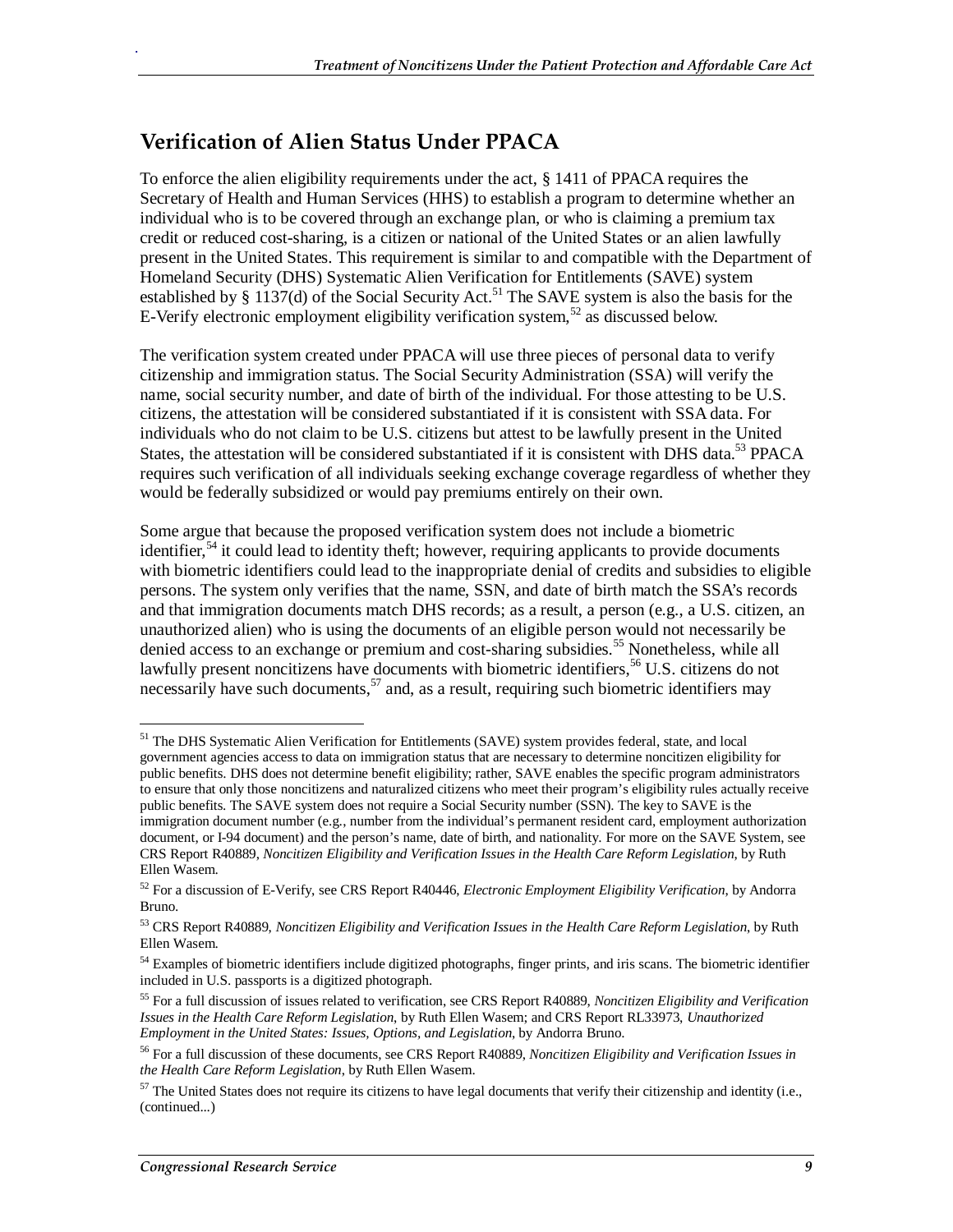make it more difficult for some eligible U.S. citizens to gain access to an exchange and the premium credits and cost-sharing subsidies.<sup>58</sup>

In a recent evaluation of the E-Verify system for employment, a system that is often compared to the new system under PPACA because it electronically verifies both U.S. citizens and noncitizens, researchers estimate that 6.2% of all queries relate to unauthorized aliens, and that in about half (54%) of these queries the unauthorized aliens receive an inaccurate finding of being work-authorized primarily due to identity theft. Thus, the researchers estimate that about 3.3% of all queries receive a false positive verification. In other words, it is estimated that of the unauthorized aliens that are run through the system, approximately 54% who are using false documents are not identified by the system.  $59$  In an effort to better detect and deter identity fraud, DHS (which administers E-Verify) is taking steps that include adding more photographs to the system and developing methods to prevent stolen identities from being used in the system. $60$ 

### **Summary of Eligibility of Unauthorized Aliens under PPACA**

As previously discussed, PPACA *expressly* exempts unauthorized (illegal) aliens from the mandate to have health coverage<sup>61</sup> and bars them from a health insurance exchange.<sup>62</sup> Unauthorized aliens are not eligible for the federal premium credits<sup>63</sup> or cost-sharing subsidies.<sup>64</sup> Unauthorized aliens are also barred from participating in the temporary high-risk pools.<sup>65</sup>

(...continued)

<u>.</u>

.

59 Westat, *Findings of the E-Verify Program Evaluation*, Report Prepared for the Department of Homeland Security, Rockville, MS, December 2009, p. xxxi, http://www.uscis.gov/USCIS/E-Verify/E-Verify/Final%20E-Verify%20Report%2012-16-09\_2.pdf.

60 U.S. Citizenship and Immigration Services, *Westat Evaluation of the E-Verify Program: USCIS Synopsis of Key Findings and Program Implications*, Washington, DC, January 28, 2010, http://www.uscis.gov/USCIS/ Native%20Docs/Westat%20Evaluation%20of%20the%20E-Verify%20Program.pdf.

 $61$  I.R.C § 5000A(d)(3) as created by PPACA § 1501(b).

 $62$  In other words, unauthorized aliens are not considered to be "qualified individuals"; § 1312(f)(3).

 $63$  The premium credits would be provided as advanceable, refundable federal tax credits through individual tax returns. The credits could only be obtained through qualifying individuals filing tax returns and only by individuals enrolled in a plan offered through an exchange. As discussed, unauthorized aliens are not eligible to participate in a health insurance exchange. (H.R. 3950 § 1411). For more information on the premium credits, see CRS Report R41137, *Health Insurance Premium Credits in the Patient Protection and Affordable Care Act (PPACA)*, by Bernadette Fernandez and Thomas Gabe.

national identification cards). U.S. passports contain biometric identifiers (i.e., digitized photographs), as do some states' drivers licenses.

<sup>58</sup> For example, the Deficit Reduction Act of 2005 (P.L. 109-171), as amended, requires states to obtain satisfactory documentation of citizenship to determine eligibility for Medicaid. In a 2007 survey by the U.S. Government Accountability Office (GAO) assessing the impact of this requirement, 22 of 44 states that responded reported declines in enrollment due to the new citizenship documentation requirement. Of the 22 states reporting enrollment declines to GAO, a majority (16 states) attributed them to Medicaid coverage delays or losses of Medicaid coverage for individuals who appeared to be U.S. citizens. The extent to which the citizenship requirement is deterring ineligible noncitizens from applying for Medicaid is unknown. GAO, *States Reported That Citizenship Documentation Requirement Resulted in Enrollment Declines for Eligible Citizens and Posed Administrative Burdens*, GAO-07-889, June 2007. For a more detailed discussion of the Medicaid citizenship documentation requirements and the effects on enrollment, see CRS Report RS22629, *Medicaid Citizenship Documentation*, by Ruth Ellen Wasem.

<sup>&</sup>lt;sup>64</sup> Those who qualify for premium credits and are enrolled in certain exchange plans (i.e., at the silver tier) would also be eligible for assistance in paying any required cost-sharing for their health services. Section 1402(e) of PPACA (continued...)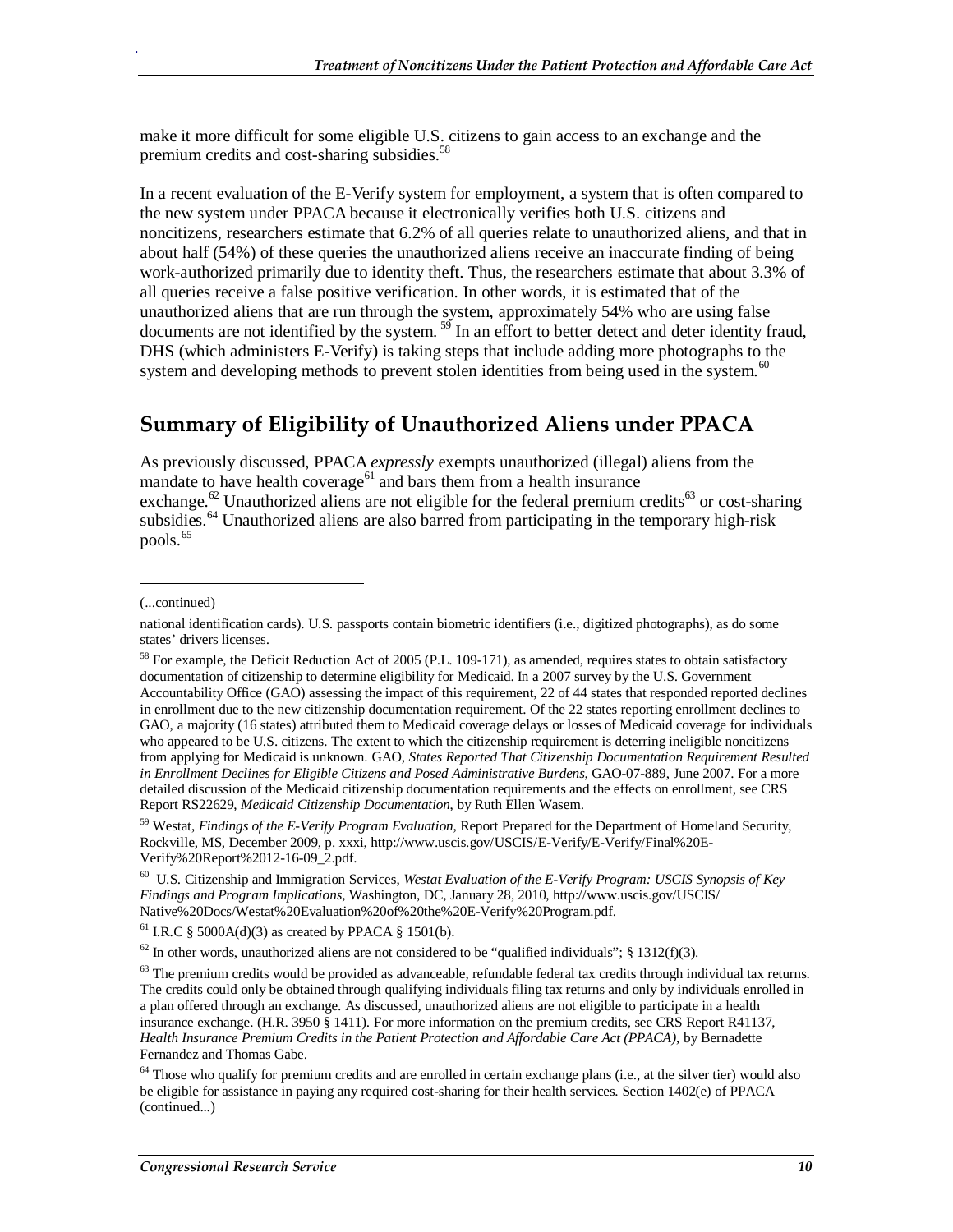## **Possible Effects of PPACA on Health Insurance Coverage for the Noncitizen Population**

The following section uses analysis from the Current Population Survey (CPS) to provide an overview of the health insurance coverage of U.S. citizens and noncitizens, and to gain some insight into the possible effects of the changes in PPACA to Medicaid eligibility on the health insurance coverage of noncitizens.

### **Overview of Data and Methodology**

The data used in this study are from the March 2010 supplement of the CPS, the main source of labor force data for the United States. The CPS is a household survey sample of the noninstitutionalized civilian population conducted by the Census Bureau for the Bureau of Labor Statistics (BLS). The data are weighted to reflect the population.<sup>66</sup> All differences discussed in the text of this report are statistically significant at the .05 level unless otherwise specified.<sup>67</sup>

The comparisons in this report are based on three groups residing in the United States: (1) nativeborn U.S. citizens, (2) naturalized U.S. citizens, and (3) noncitizens. Although one of the issues surrounding health insurance coverage for noncitizens is the number of unauthorized aliens living in the United States, it is not possible using CPS data to differentiate between aliens who are in the United States legally or illegally, nor is it possible to differentiate between different categories of noncitizens (e.g., legal permanent residents, temporary workers, students, refugees, asylees).

The CPS asks whether the respondent has had various types of coverage during the previous year. Thus, respondents may have more than one type of health insurance during the year. Theoretically, an uninsured respondent is someone who lacked any type of health insurance during the past year and the term does not capture people who were uninsured for part of the year. However, research has shown that the CPS estimates appear to reflect the number of people uninsured at a point in time (that is, when the survey was taken) rather than the number uninsured for the entire previous year. $68$  The types of health insurance used in this report are private insurance (both employer sponsored and individually purchased),<sup>69</sup> Medicare, Medicaid,<sup>70</sup> and

1

<sup>(...</sup>continued)

prohibits unauthorized aliens from receiving a cost-sharing reduction; CRS Report R41137, *Health Insurance Premium Credits in the Patient Protection and Affordable Care Act (PPACA)*, by Bernadette Fernandez and Thomas Gabe.

 $65$  Specifically, PPACA (§ 1101(d)(1)) states that an individual is eligible for participation in the high-risk pool if he/she "is a citizen or national of the United States or is lawfully present in the United States."

<sup>&</sup>lt;sup>66</sup> For more detailed information on federal data sources for analysis of the uninsured, see CRS Report RL31275, *Health Insurance: Federal Data Sources for Analyses of the Uninsured*, by Chris L. Peterson and Christine M. Devere.

<sup>67</sup> For a full discussion of the CPS and the methodology, see Appendix A of CRS Report R40772, *Noncitizen Health Insurance Coverage and Use of Select Safety-Net Providers*, by Alison Siskin.

<sup>68</sup> For example, see National Institute for Health Care Management, *A Primer on the CPS Estimate of America's Uninsured*, NIHCM Brief, Washington, DC, August 29, 2006; and Congressional Budget Office (CBO), *How Many People Lack Health Insurance and For How Long?*, Washington, DC, May 2003.

 $69$  Private insurance may be purchased through the individual's employer, through the employer of a spouse or parent, or on one's own. For general information on health insurance coverage, see CRS Report R41665, *Characteristics of Individuals With and Without Health Insurance, 2009*, by Carol Rapaport; and CRS Report RL32237, *Health Insurance: A Primer*, by Bernadette Fernandez.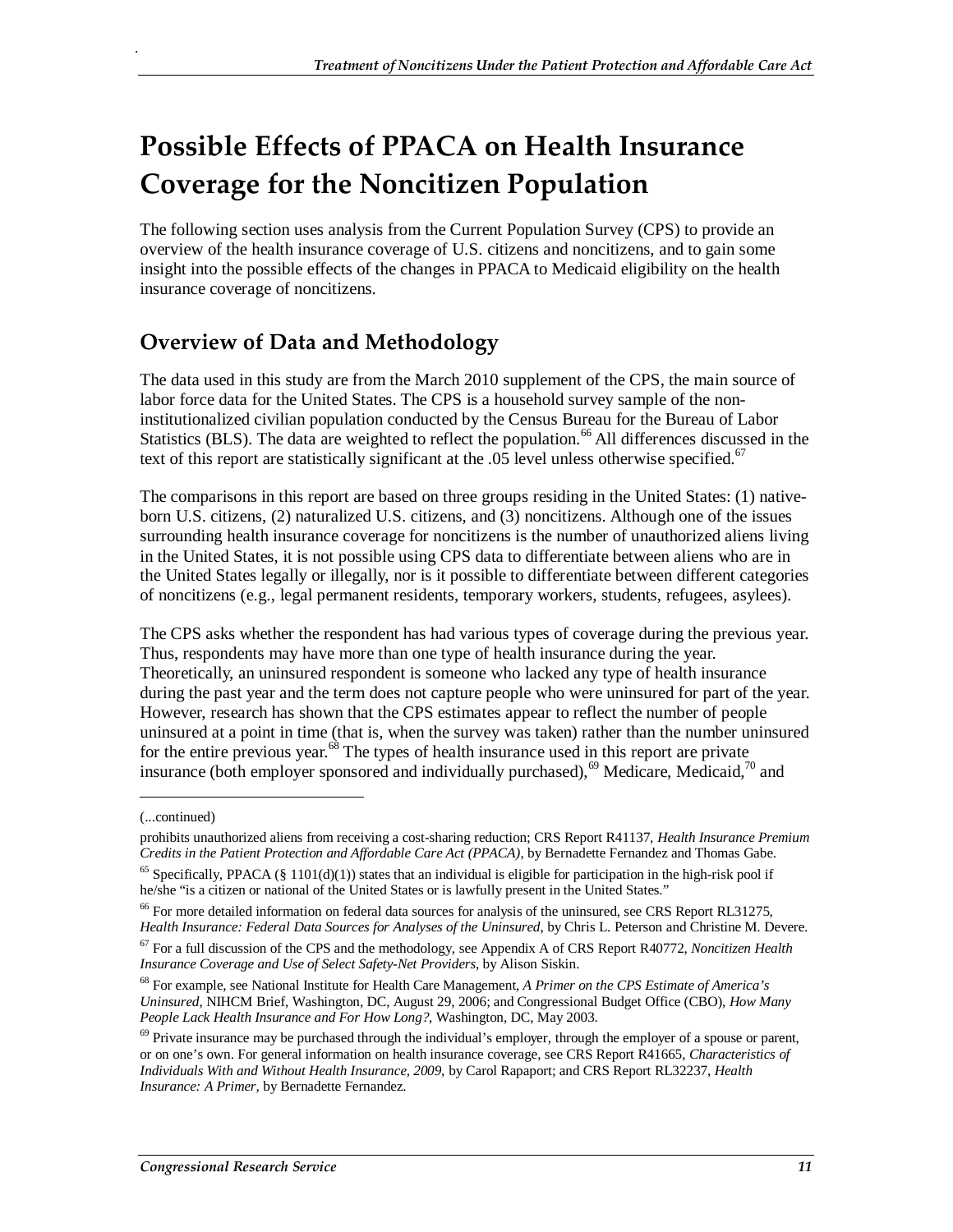military or veterans coverage.<sup>71</sup> If the respondent reported not having any of these types of coverage, they are considered uninsured.

#### **Overview of Health Insurance Coverage, 2009**

As shown in **Figure 1**, noncitizens are more than three times as likely as native-born U.S. citizens, and more than two times as likely as naturalized U.S. citizens, to be uninsured: 46% of noncitizens lacked any type of health insurance, compared with 14.1% of the native-born population and 19% of the naturalized population. Similarly, noncitizens have the lowest rate of private insurance coverage (37.1%), while native-born citizens have a slightly higher rate of private health insurance than naturalized citizens (66.3% and 60.5%, respectively).<sup>72</sup>

The noncitizen population also has the lowest rate of Medicare coverage, most likely due to the relatively young age of the population and the decreased likelihood that noncitizens would meet the eligibility requirements for Medicare. Naturalized citizens have the highest rate of Medicare coverage, which may be attributable to the fact that the naturalized population is, on average, older than both the native-born and the noncitizen populations.<sup>73</sup> Noncitizens are slightly less likely to have Medicaid coverage (15.4%) than native-born citizens (15.9%), while naturalized citizens are the least likely to have Medicaid coverage (12.4%). Lastly, due to the fact that, in general, noncitizens must be legal permanent residents (LPRs) to join the Armed Forces, the noncitizen population has much lower rates of military/veterans coverage (0.8%) than the naturalized (3.2%) and native-born (4.4%) populations.<sup>74</sup>

1

<sup>(...</sup>continued)

 $70$  Includes the State Children's Health Insurance Program (CHIP) and other state programs for low-income individuals.

 $71$  Military or veterans insurance includes TRICARE (formerly known as CHAMPUS), which is a program administered by the Department of Defense (DOD) for military retirees as well as families of active duty, retired, and deceased service members. This system of military and private health insurance offers benefits to active duty personnel and other beneficiaries, including dependents of active duty personnel, military retirees, and dependents of retirees. It also includes CHAMPVA, the Civilian Health and Medical Program for the Department of Veterans Affairs, which is primarily a fee-for-service program that provides reimbursement for most medical care for certain eligible dependents and survivors of veterans rated permanently and totally disabled from a service-connected condition. For more information, see CRS Report RL33537, *Military Medical Care: Questions and Answers*, by Don J. Jansen. For more information on CHAMPVA, see CRS Report RS22483, *Health Care for Dependents and Survivors of Veterans*, by Sidath Viranga Panangala.

 $72$  Private insurance includes both employer-sponsored insurance and health insurance purchased solely by the individual.

<sup>&</sup>lt;sup>73</sup> According to CRS analysis in March 2010, approximately 20% of naturalized U.S. citizens were age 65 or over, compared to 13% of native-born citizens and 7% of noncitizens.

 $74$  The CPS interviews the civilian population, not the active duty military population.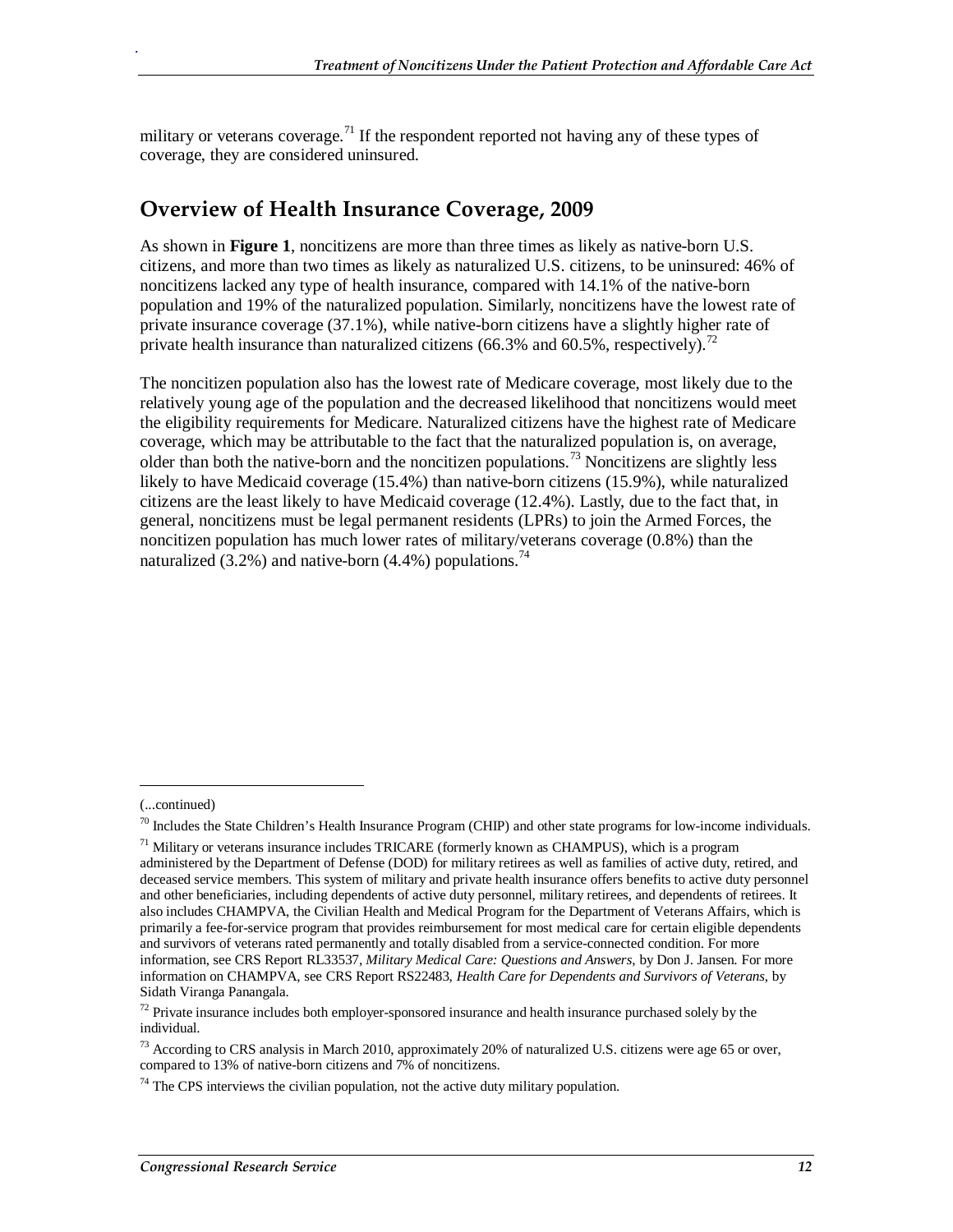



### **Poverty Levels, 2009**

.

Overall, noncitizens tend to be poorer than native-born and naturalized citizens. Thirty-five percent of noncitizens have family incomes that are less than 133% of poverty, $^{75}$  compared with 19.2% of native-born citizens and 16.9% of naturalized citizens (see **Table 2**). As shown in **Table 3**, expectedly, as family income increases, people are more likely to have private health insurance. Nonetheless, for all levels noncitizens are less likely than citizens to have private insurance, but this difference is smallest for those whose family income is more than 400% of poverty. Only 12.9% of noncitizens with family incomes less than 133% of poverty have private insurance, while 24.5% of native-born citizens and 21.7% of naturalized citizens with similar family incomes have private insurance. For those with family incomes that are more than 400% of poverty, 76.6% of noncitizens, 88.4% of native-born citizens, and 82.8% of naturalized citizens have private insurance.

**Note:** Differences are significant at the .05 level.

<sup>-</sup> $75$  In 2010, the poverty threshold (which is used mainly for statistical purposes and differs slightly from the poverty guideline used for program eligibility and other administrative purposes) for a family with two adults and two children was \$22,162. Children are excluded from CPS-based poverty analyses if they are living with a family to which they are not related.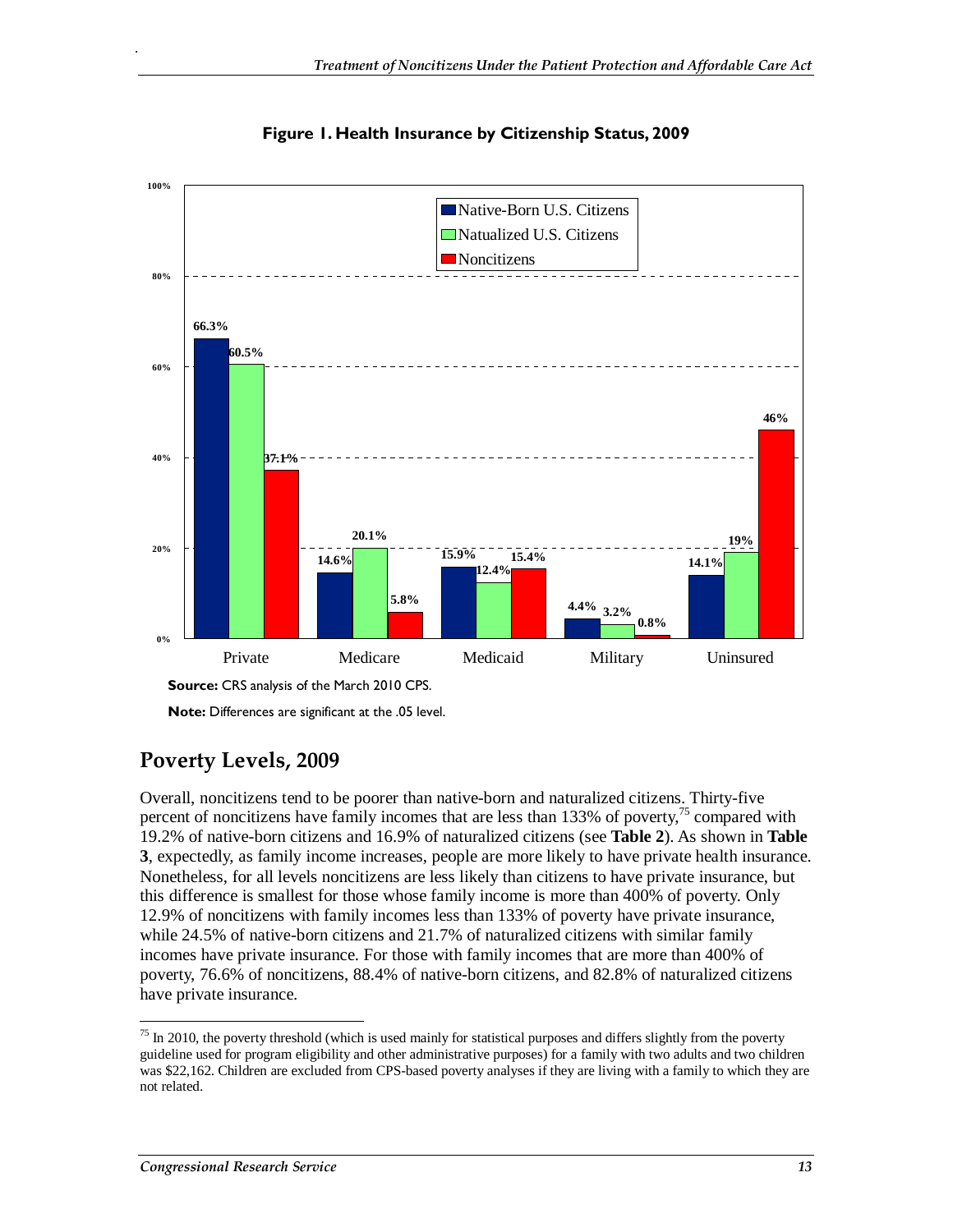|                                                         | <b>Percent of Population</b><br>(Number in Millions) |                            |                   |
|---------------------------------------------------------|------------------------------------------------------|----------------------------|-------------------|
| <b>Percent of Federal</b><br><b>Poverty Level (FPL)</b> | <b>Native-Born Citizen</b>                           | <b>Naturalized Citizen</b> | <b>Noncitizen</b> |
| 133% or less                                            | 19.2%                                                | 16.9%                      | 34.7%             |
|                                                         | (51.1)                                               | (2.7)                      | (7.5)             |
| 133%+ to 400%                                           | 43.3%                                                | 44.7%                      | 46.3%             |
|                                                         | (115.2)                                              | (7.2)                      | (10)              |
| $400% +$                                                | 37.5%                                                | 38.3%                      | 19%               |
|                                                         | (99.9)                                               | (6.1)                      | (4.1)             |
| Total                                                   | 100%                                                 | 99.9%                      | 100%              |
|                                                         | (266.2)                                              | (16)                       | (21.6)            |

#### **Table 2. Percent of Federal Poverty Level (FPL) by Citizenship Status, 2009**

**Source:** CRS analysis of March 2010 CPS.

.

**Notes:** Totals may not sum to 100% due to rounding. Differences compared to noncitizens are significant at the .05 level, except for the difference between naturalized citizens and noncitizens at more than 133% to 400% of poverty, which is significant at the .1 level.

| <b>Type of Health</b><br><b>Insurance</b> | <b>Federal Poverty</b><br>Level | <b>Native-Born</b> | <b>Naturalized</b> | <b>Noncitizen</b> |
|-------------------------------------------|---------------------------------|--------------------|--------------------|-------------------|
| Private                                   | 133% or less                    | 24.5%              | 21.7%              | 12.9%             |
|                                           | 133%+ to 400%                   | 65.9               | 56.2               | 39.1              |
|                                           | $400% +$                        | 88.4               | 82.8               | 76.6              |
| Medicare                                  | 133% or less                    | 14.7               | 28.2               | 5.8               |
|                                           | 133%+ to 400%                   | 17.9               | 21.6               | 5.6               |
|                                           | $400% +$                        | 10.8               | 14.7               | 6.3               |
| Medicaid                                  | 133% or less                    | 45.7               | 33.6               | 25.2              |
|                                           | 133%+ to 400%                   | 13.6               | 11.8a              | 12.6              |
|                                           | $400% +$                        | 3.2 <sup>a</sup>   | 3.7a               | 4.2               |
| Uninsured                                 | 133% or less                    | 26.2               | 34.2               | 60.7              |
|                                           | 133%+ to 400%                   | 15.6               | 21.9               | 46.8              |
|                                           | $400% +$                        | 6.2                | 8.8                | 17.5              |

#### **Table 3. Federal Poverty Level by Insurance Status and Citizenship, 2009**

**Source:** CRS analysis of March 2010 CPS.

**Notes:** Analysis excludes children living with a family to whom they are unrelated. Percentages may sum to more than 100% because persons may have more than one type of insurance. Unless otherwise noted, all differences with noncitizens are significant at the .05 level.

a. Difference with noncitizens not significant at the .05 level